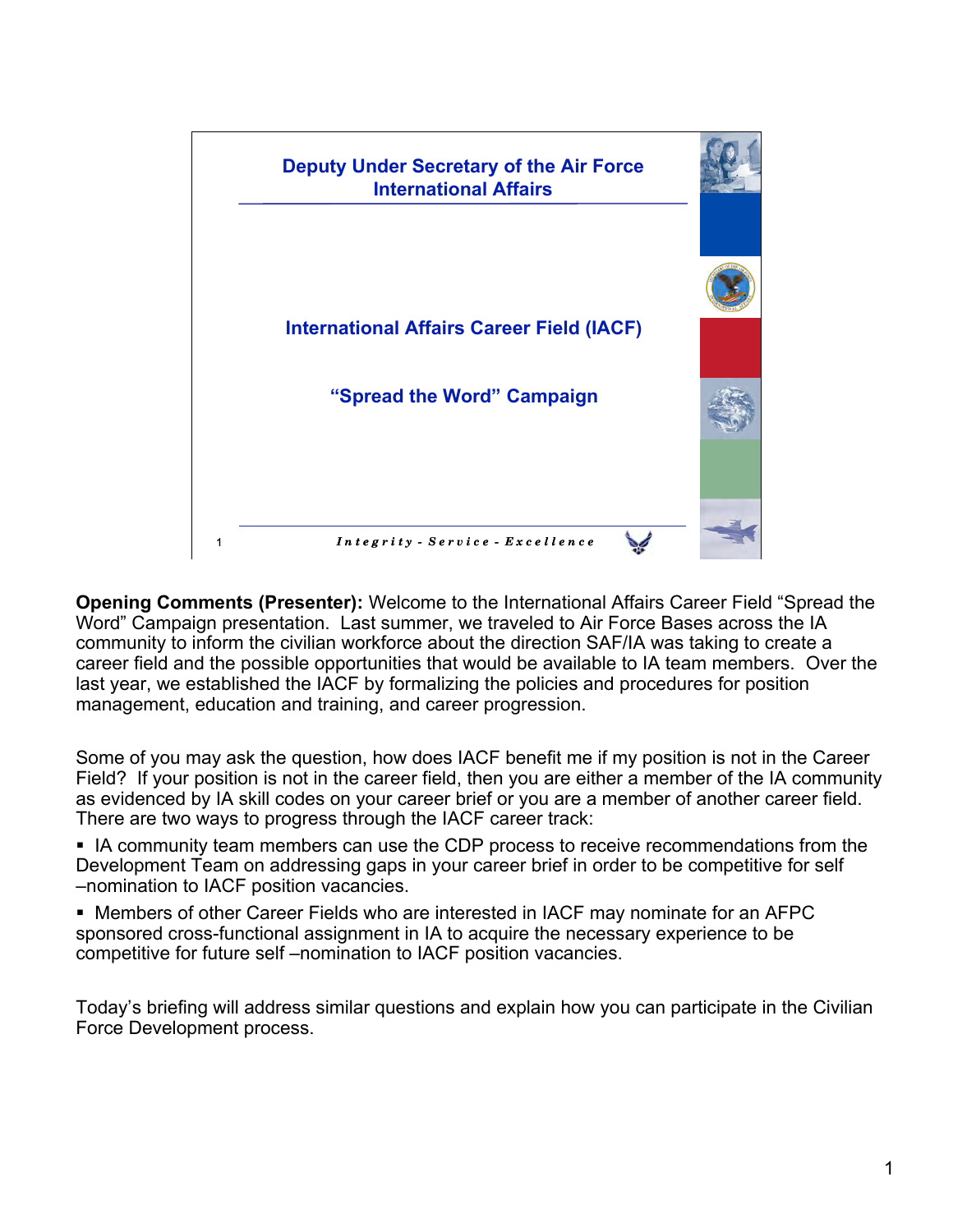

The purpose of this briefing is to:

- 1. Discuss how the IACF will shape the IA Civilian workforce
- 2. Review IACF Management and Oversight responsibilities
- 3. Inform IA team members on Position Management procedures, and
- 4. Share IACF Training and Development opportunities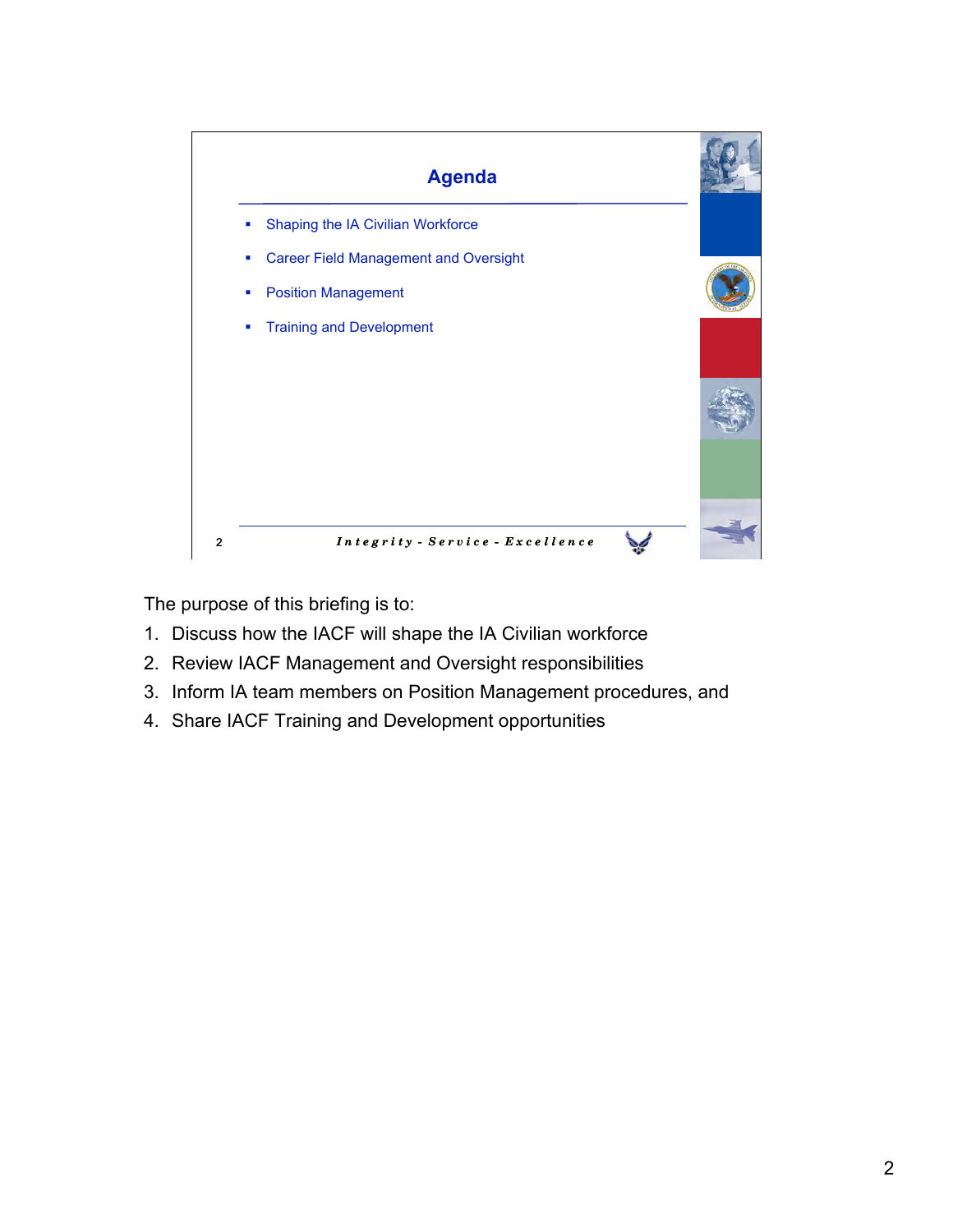

The Air Force and the US government depend on the political-military expertise of both civilian and military personnel to build relationships with US partners and allies that facilitate access and overflight, partner nation capability and capacity, and coalition interoperability. Executing International Affairs programs in support of Air Force and US national security objectives requires skilled and knowledgeable IA professionals.

The key elements of this mission are addressed in the briefing:

- Management of an education and training program that integrates civilian and military professional development,
- **Providing assignment experiences that groom team members for positions of increased** responsibility throughout their careers, and
- Emphasizing advanced education, foreign language skills, cross-functional career broadening, and mentorship as keys to efficient and effective career development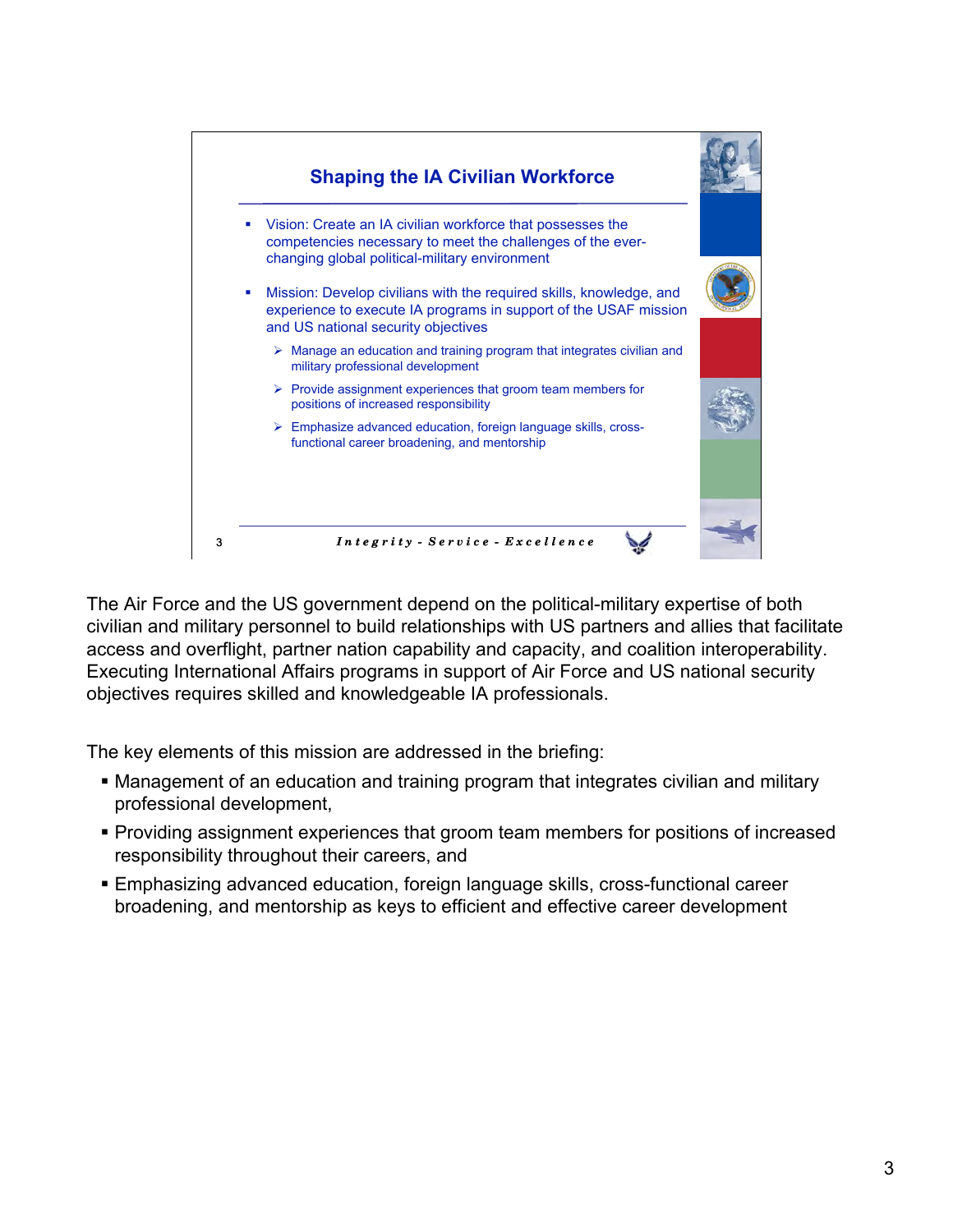

Every career field has a system to manage and coordinate operations to ensure it achieves the mission and vision.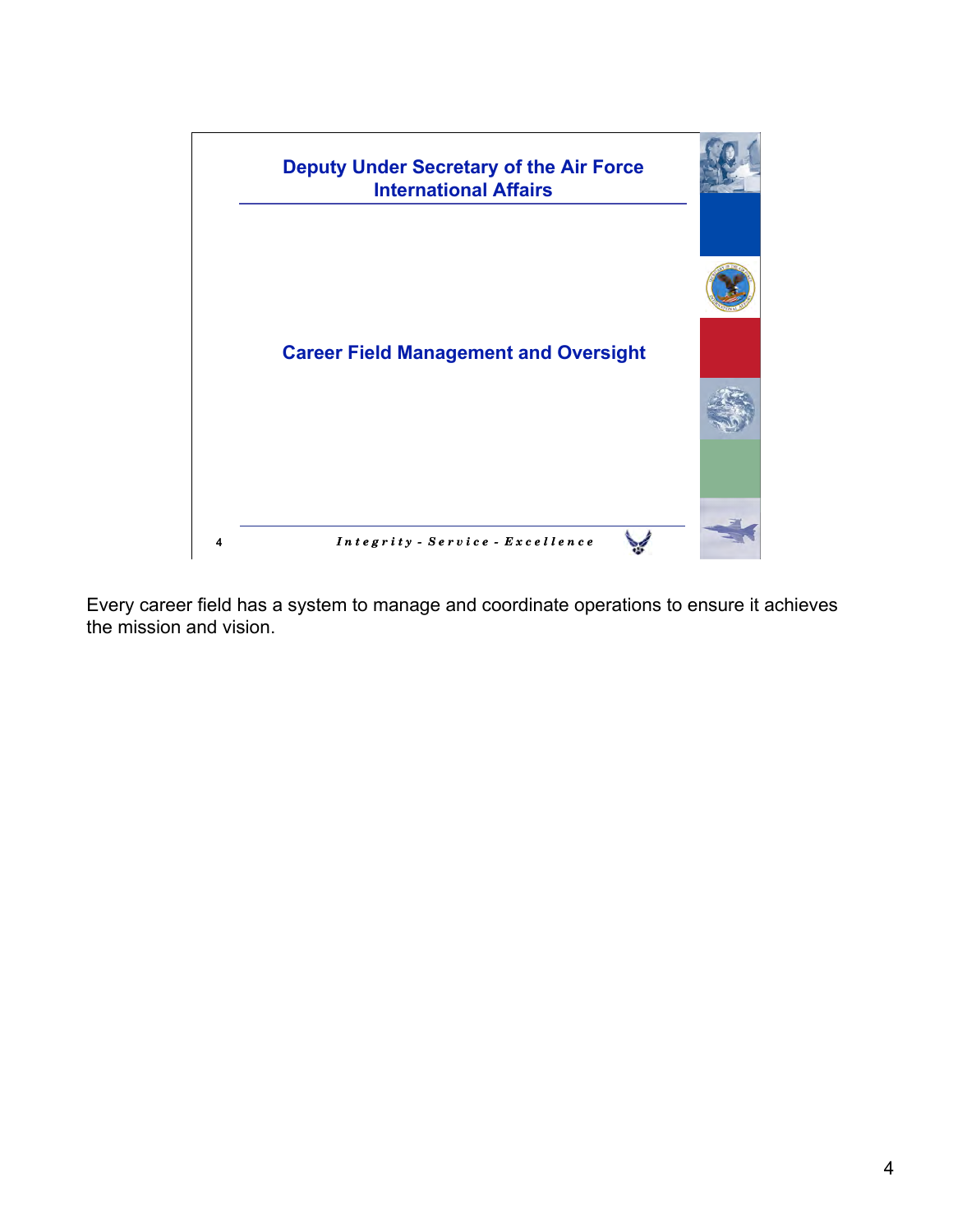

The IACF will be organized and managed like all other career fields. Every career field reports to the Force Development Council through the Functional Authority. IACF's Functional Authority, depicted in orange, is Mr. Bruce Lemkin, Deputy Under Secretary of the Air Force, International Affairs. He provides strategic oversight and ensures that the IA community requirements are balanced with the overall Air Force mission.

The Functional Manager for IACF is Brig Gen Ralph Jodice. He provides guidance to the Career Field Manager and ensures the IA community is equipped, developed, and sustained to meet IA mission requirements and the future needs of the Air Force.

Career Field Management responsibilities reside in two entities. The Career Field Manager, and Development Team chair, Mr. Richard Genaille, depicted in green, is responsible for day-to-day career field operations and provides central oversight for career field training and education.

The Career Field Management Team (CFMT), depicted in gray, is located at the Air Force Personnel Center and is your primary source for information about the career field and developmental opportunities available to our community. I will discuss specific responsibilities of the CFMT later in the briefing.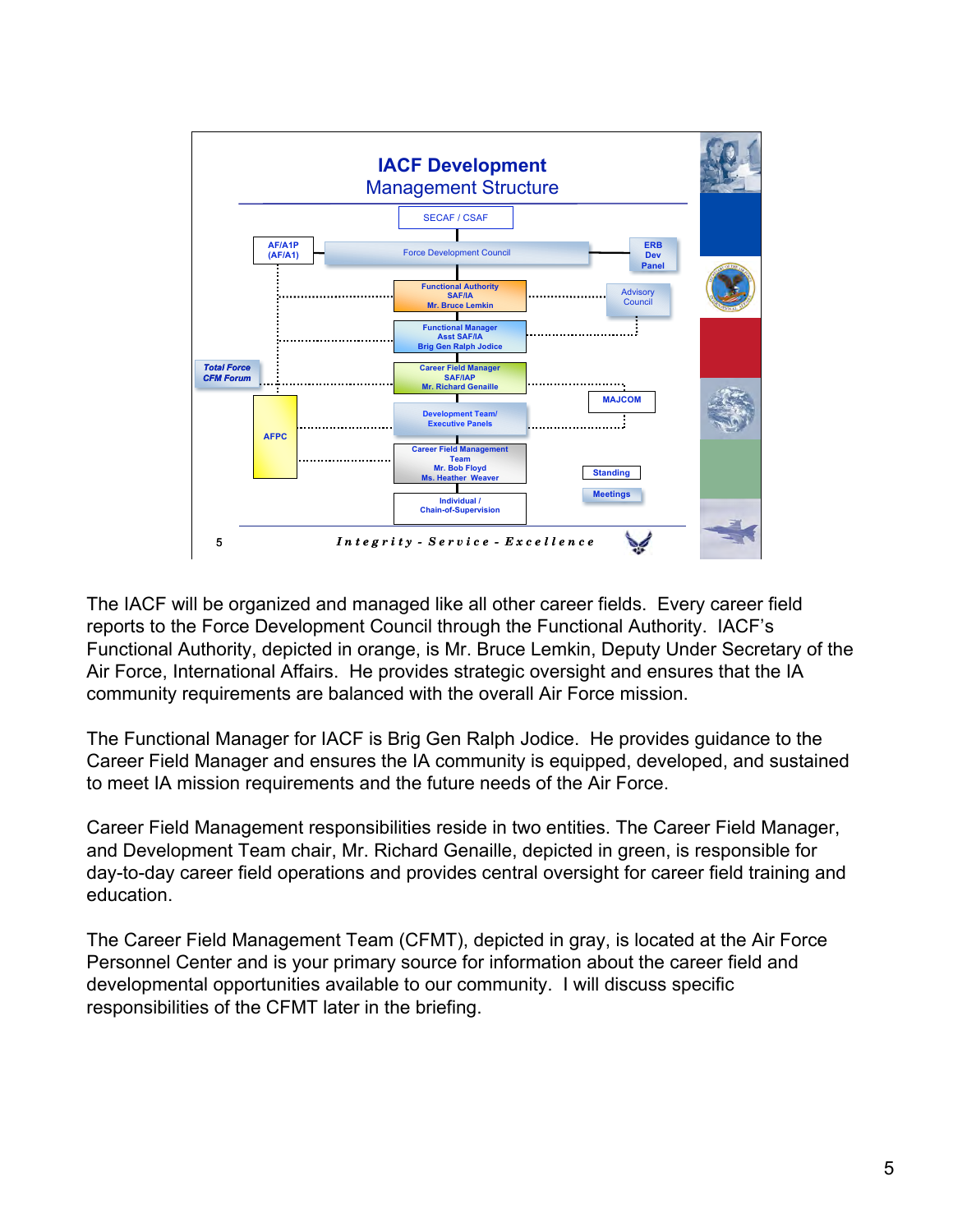

The DT is responsible for providing guidance and direction on the professional and personal development of IACF team members. The DT vectors IA team members to education, training, and assignment experience opportunities; assesses and prioritizes nominations for CDE programs; and selects IA team members for career broadening and cross-functional assignment experiences. Additionally, DT members continually assess the Career Field to ensure that IACF policies, plans, and programs support IA objectives.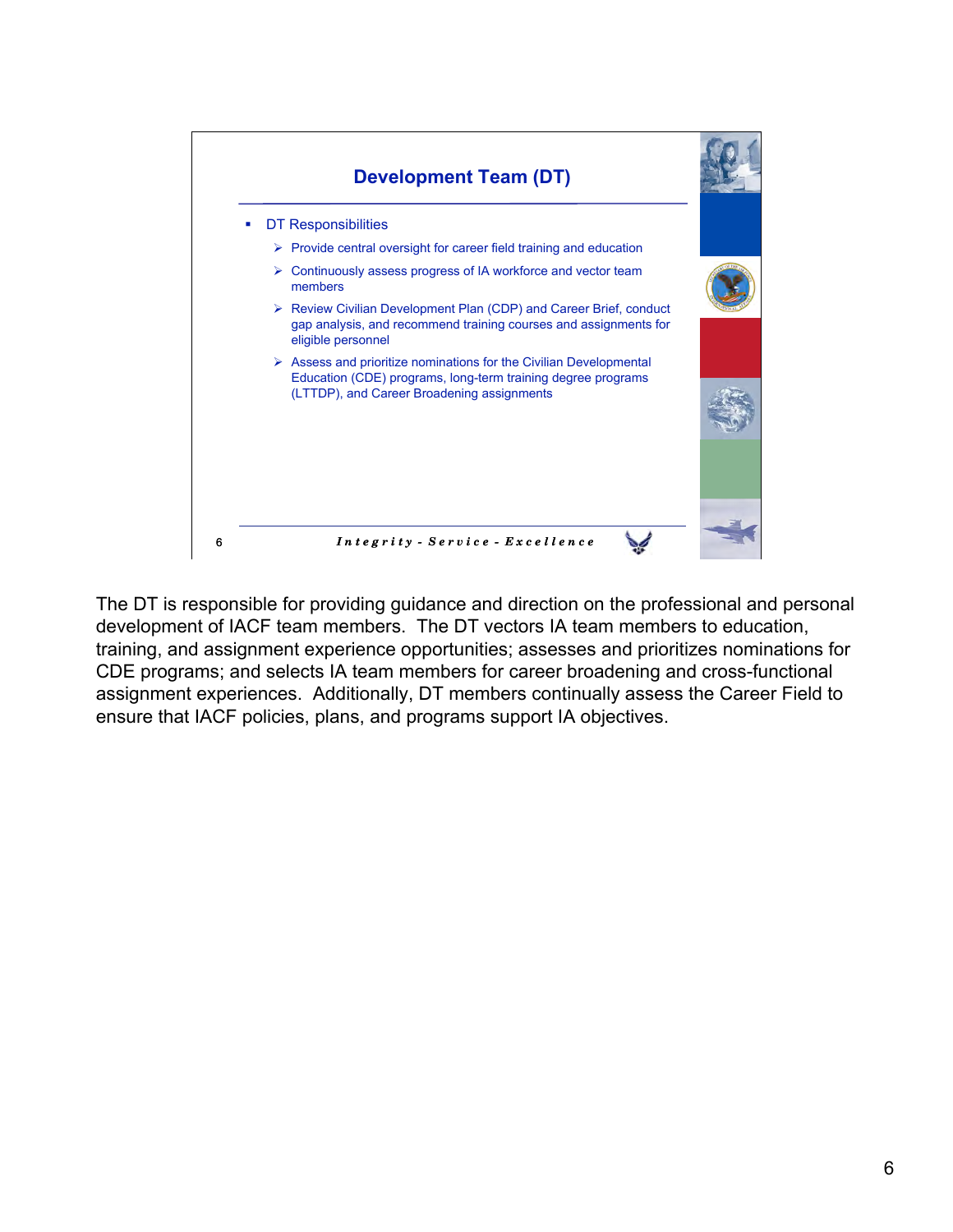

Here is a list of the IACF Development Team members:

- DT voting members are:
- Mr. Richard Genaille, SAF/IAP, DT Chair
- Mr. Rod Shaw, SAF/IAPC

Mr. Tom Koogler, AFSAC

Col David Snodgrass, AFSAT

Ms. Lisa Clinch, ASC, Product Centers Representative

Mr. David Kitchen, OO-ALC, Logistics Centers Representative

DT non-voting members are:

Mr. Ron D'Allessandris, AFSAC, Position Management Panel Chair

Ms. Virginia Waltman, AFSAT, Training and Education Panel Chair

Ms. Angela Kravetz, SAF/IAPC, Workforce Initiatives Program Manager

Mr. Robert Floyd, AFPC, IACF Administrator

Ms. Heather Weaver, AFPC, IACF Administrative Assistant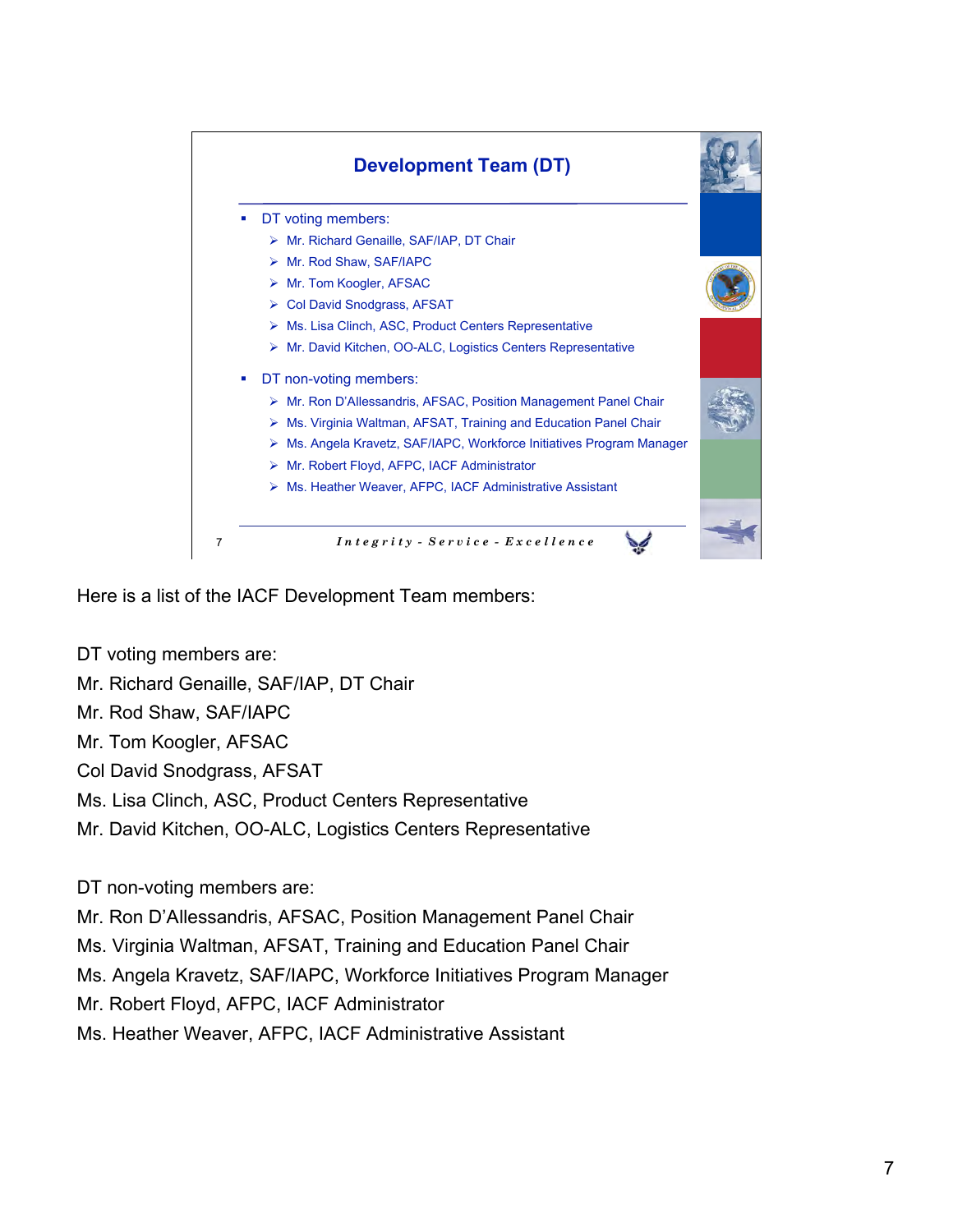

The CFMT identifies and determines qualified candidates for referral to position vacancies that provide IA team members developmental opportunities for advancement; encourages mobility that offers team members a variety of assignments and necessary experience for management or executive positions; and recruits interns through the Palace Acquire (PAQ) Intern Recruitment Program to provide entry-level personnel to the IA workforce.

The Career Field Management Team is the POC for all IA team members and prospective team members, for IACF information such as position vacancies, civilian developmental education, tuition assistance programs, career broadening, Palace Acquire, and all other developmental opportunities available to the workforce.

Mr. Bob Floyd is the IACF Administrator, and Ms. Heather Weaver is his assistant. They can be reached at the numbers on the screen.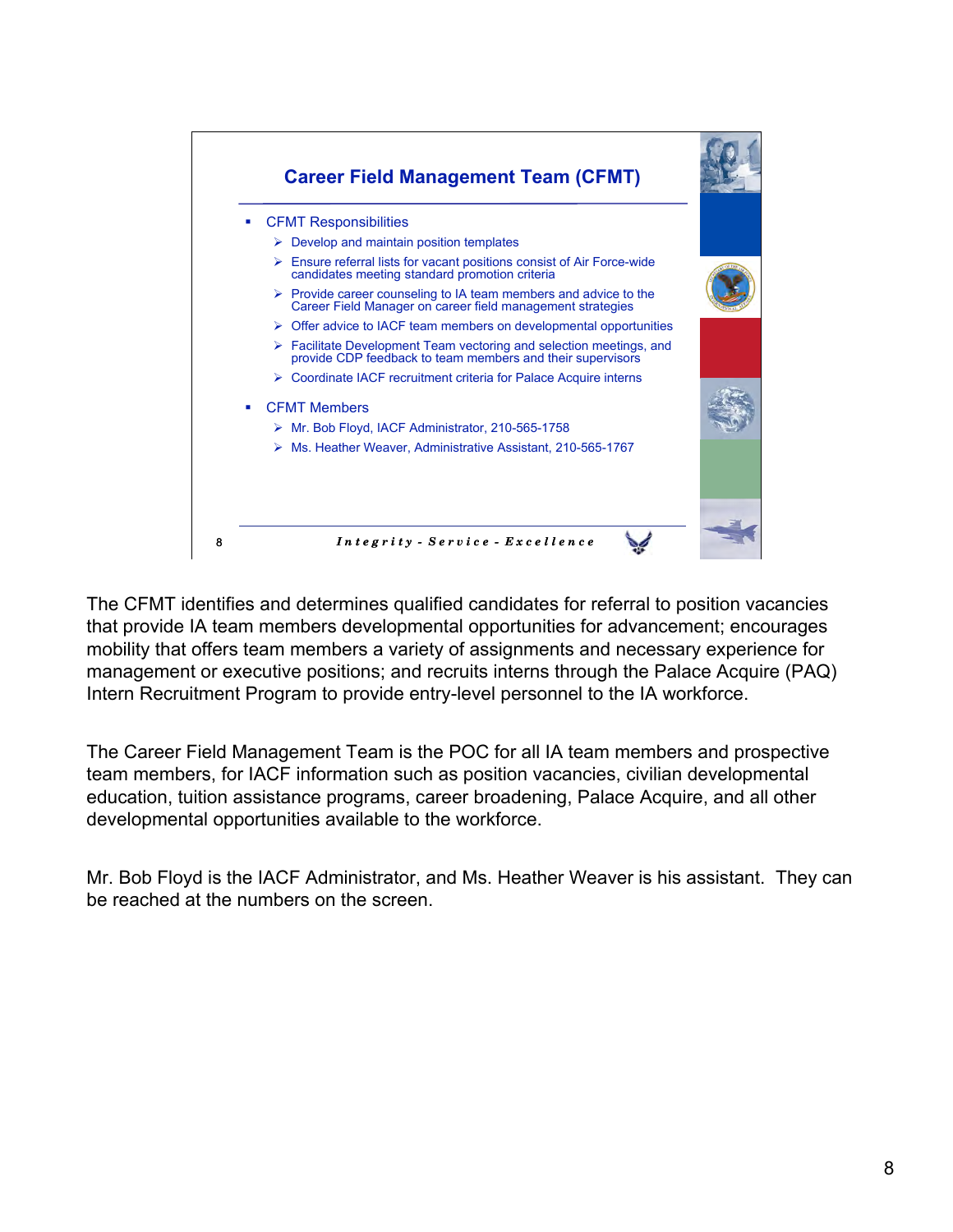

Although the Development Team and Career Field Management Team will organize and manage IACF operations, the success of the career field really begins with you! By actively participating in the program, you will enhance your careers, improve Air Force International Affairs, and ultimately, strengthen the Total Force.

If you have questions about IACF operations or opportunities, it is your responsibility to contact your supervisor and the Career Field Management Team to take action. You will receive recommendations and career development feedback through your chain of command and the IACF Development Team, but it will be up to you to act upon those opportunities.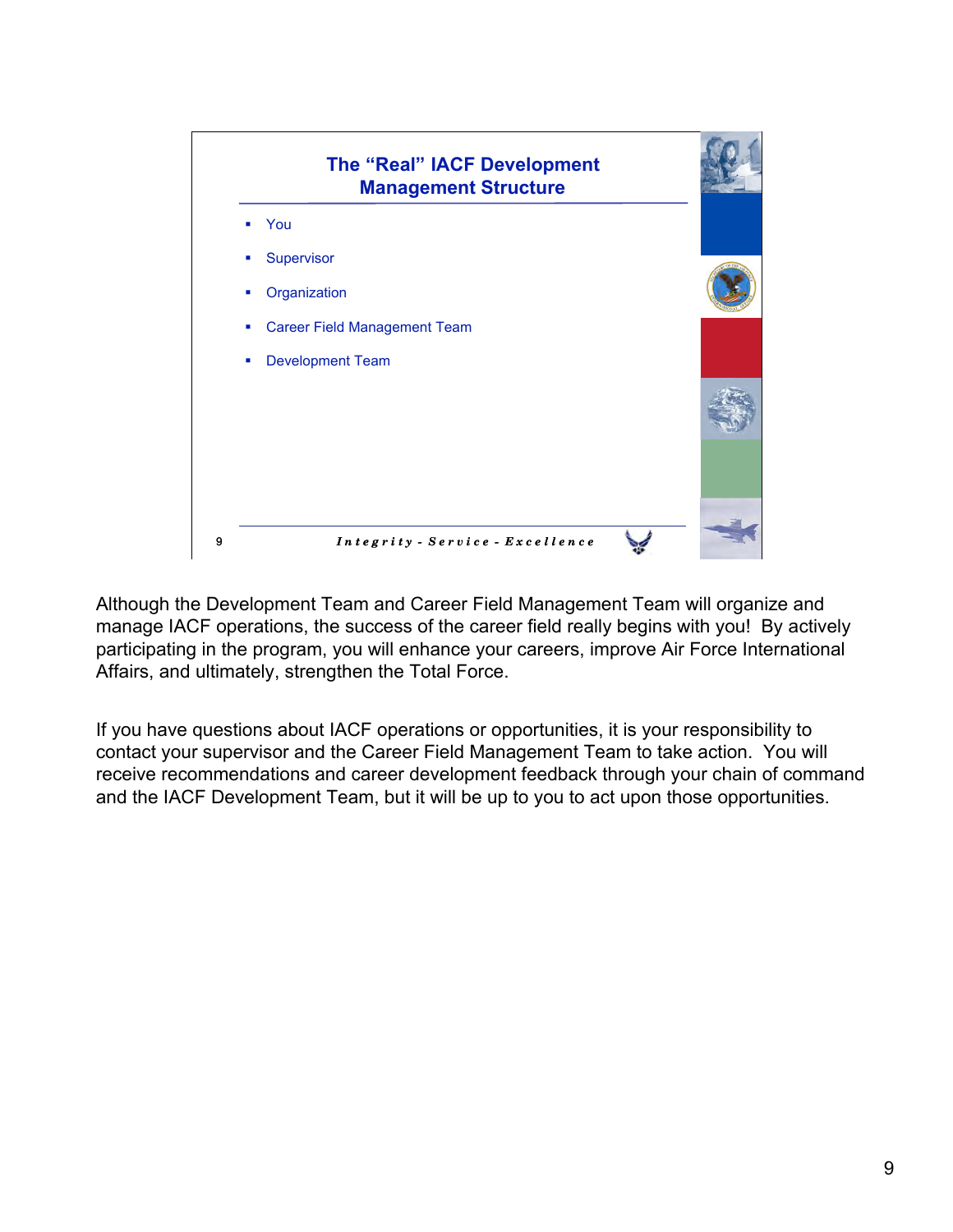

The goal of position management is to meet IACF needs for skilled, knowledgeable, and experienced IA professionals.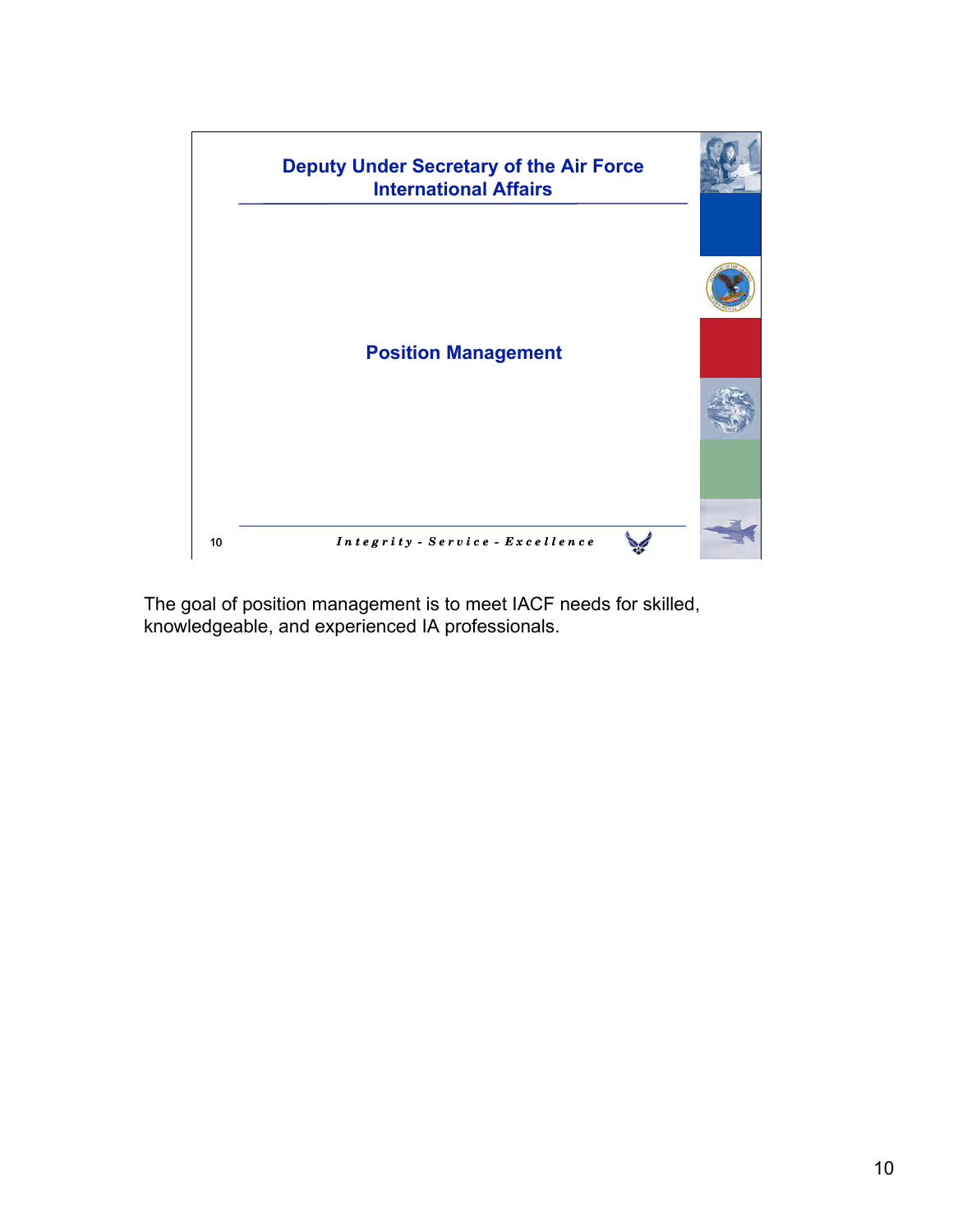

Through central management of core positions within the IACF, the DT and senior IA leaders will have an opportunity to deliberately develop team members for positions of increased responsibilities in the Career Field. Centrally Managed positions include: Operational and Strategic IA positions (GS-13 through GS-15 or NSPS equivalent), Career Field Management Team positions at AFPC (GS-07 and GS-13 or NSPS equivalent), Career Broadening positions, and Palace Acquire (PAQ) Intern positions.

The DT agreed that team members at the operational level (GS-13 through GS-14 or NSPS equivalent) should receive career broadening and cross-functional assignment opportunities to provide experience within a related family of skills. Additionally, team members at the strategic level (GS-15 or NSPS equivalent) should develop a deep understanding of IA requirements and how operational capabilities and resources are integrated to accomplish the IA mission. Therefore, for the purpose of succession planning and meeting the needs of the IA community, the DT is focused on providing GS-13s through GS-15s (NSPS equivalent), education, training, and assignment experiences that develop team members to meet IA requirements.

Career Broadening and PAQ positions are also centrally managed because these programs provide deliberate IA development. Career Broadening positions are specifically designed to broaden the skills and enhance the leadership perspective of high-potential and exceptional IA personnel. PAQ positions are designed to recruit and train high quality candidates for the IA workforce. IACF team members in each of these programs require outplacement by the DT to an IACF position upon completion of training and development requirements.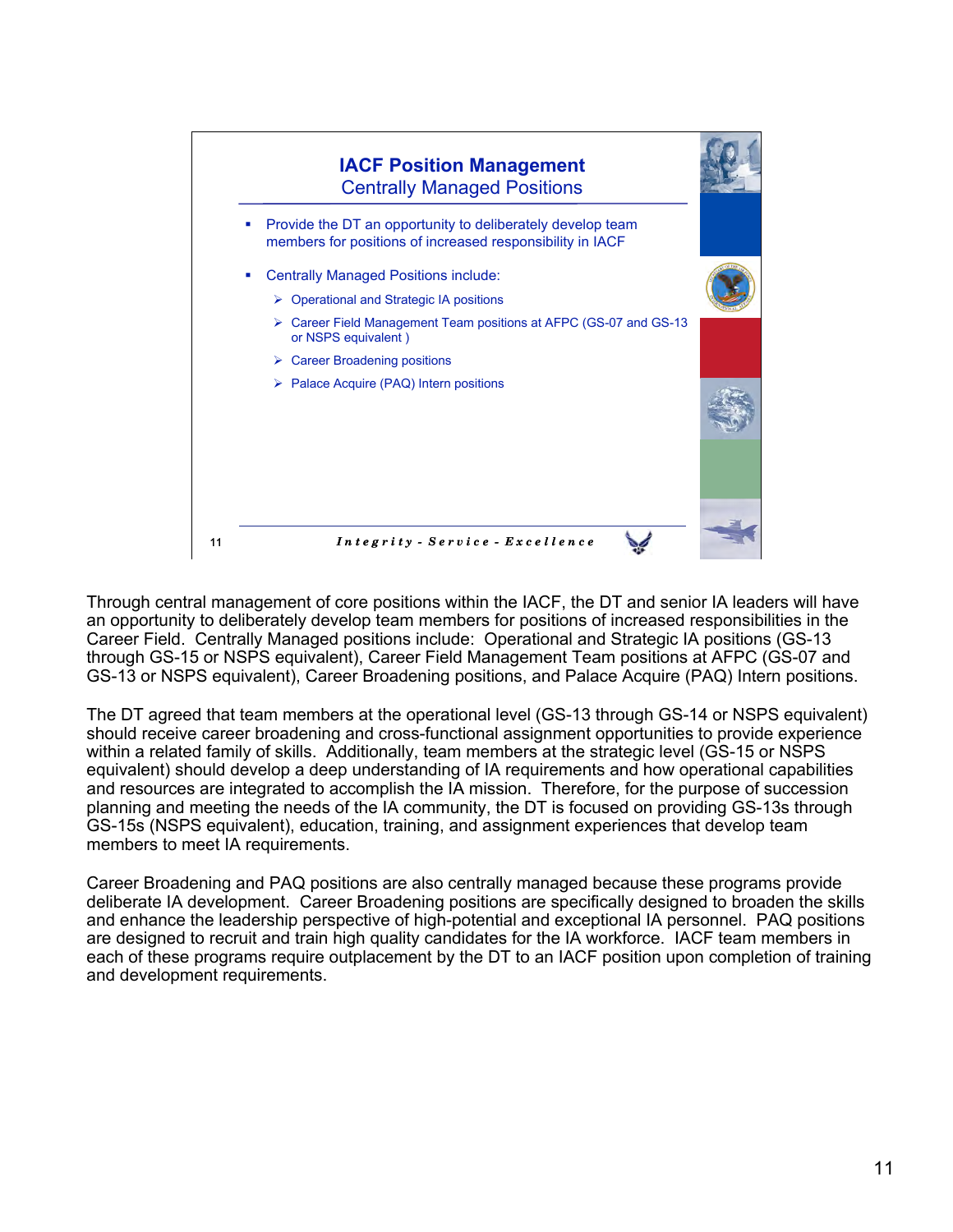

Today, there are 123 IACF Centrally Managed positions, including GS-13 through GS-15 (or NSPS equivalent) positions, five developmental GS-13 (or NSPS equivalent) positions at SAF/IA, and two Career Field Management Team positions at the Air Force Personnel Center (AFPC) (GS-07 and GS-13 or NSPS equivalent). The table illustrates the grade and location of the Centrally Managed positions.

The IACF Position Management Panel and Development Team will continuously evaluate the career field to determine additional Centrally Managed positions as the career field matures.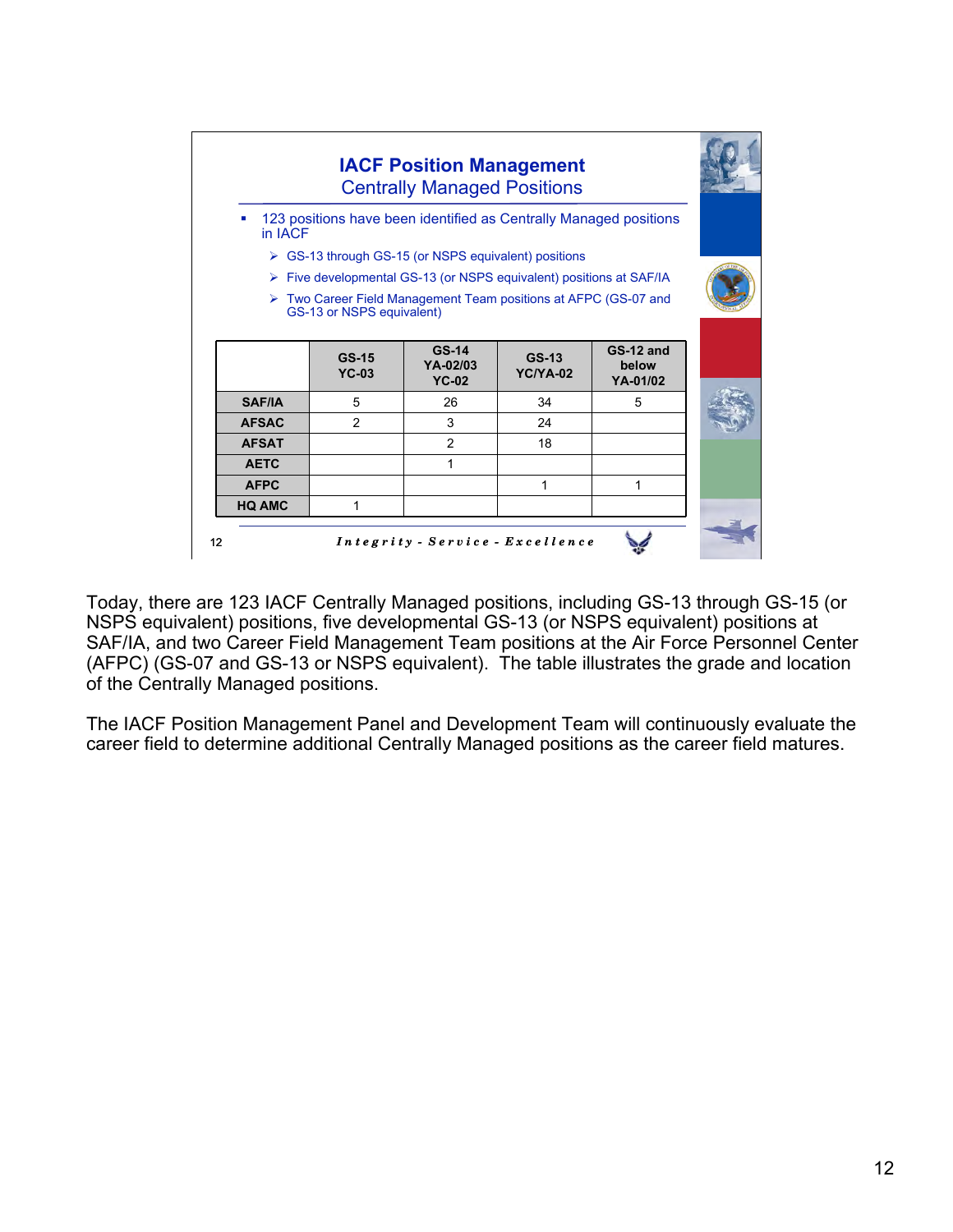

All IACF Centrally Managed positions will be filled through the Career Field Management Team at AFPC.

External promotion certificates are pre-approved for hard-to-fill locations only, and other requests for external promotion certificates and management initiated reassignments must be pre-approved by the Career Field Manager, Mr. Genaille.

Temporary actions over 120 days need CFMT Approval. For actions less than 120 days, simply provide courtesy notification to the CFMT.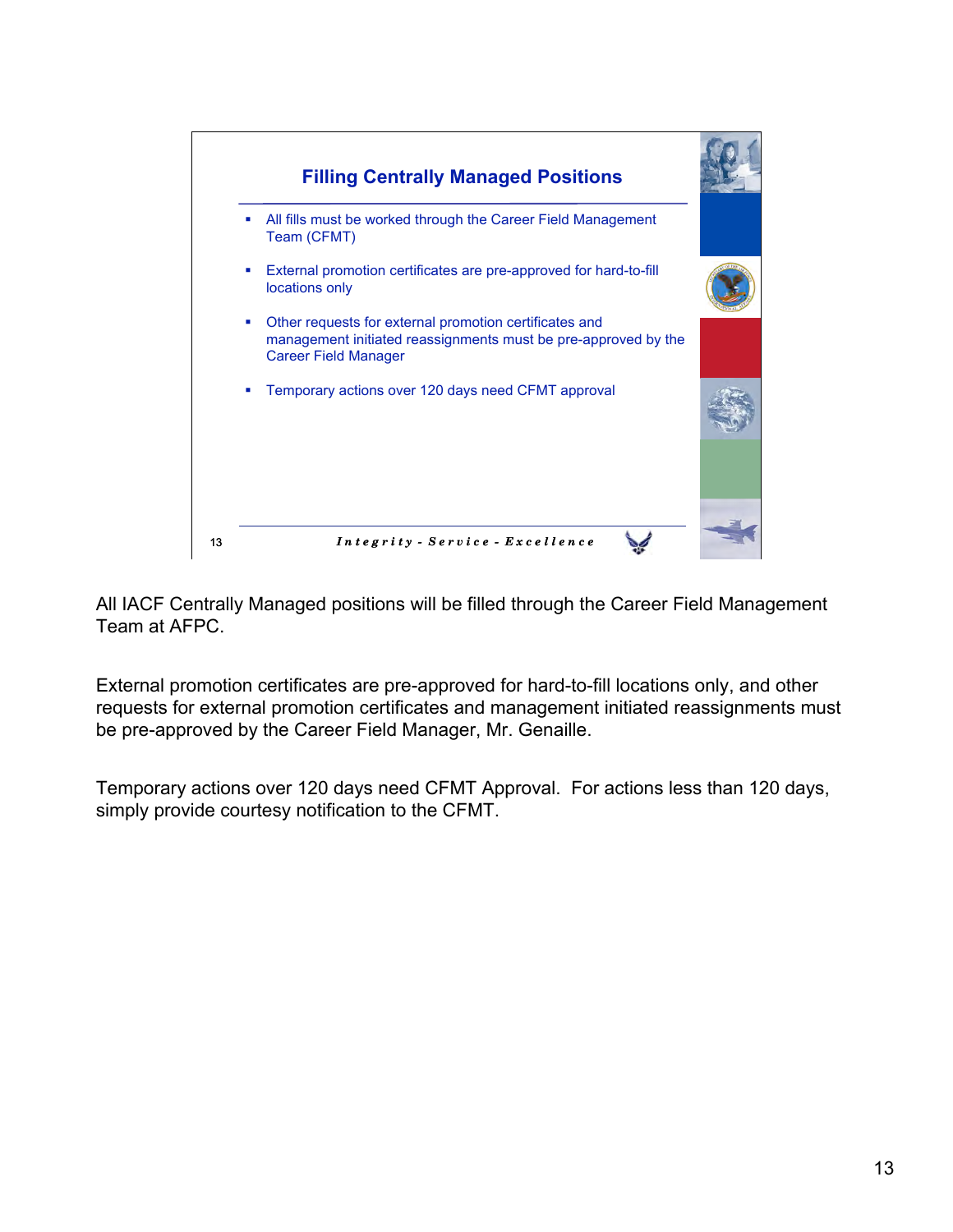

Position assignments can be internal, external or a combination of both.

Internal announcements are open to Air Force civilian permanent employees only and will typically be open for 5 business days.

External announcements are open to those with a valid eligibility status, as stated in the announcement, such as: Veterans Recruitment Appointment (VRA) , Veterans Employment Opportunities Act (VEOA), 30% Disabled, Transfer (from another agency), Reinstatement, or Handicapped. If selected, supporting documentation will be required. These will also typically be open for 5 business days.

Internal and external announcements look similar! Always check carefully to be sure you apply to the right announcement as there can be both an internal and external announcement for the same job. An internal candidate applying to the external announcement for the same job will not be considered and vice versa. Centrally Managed position announcements are always Internal and External.

Either announcement can open any day of the week.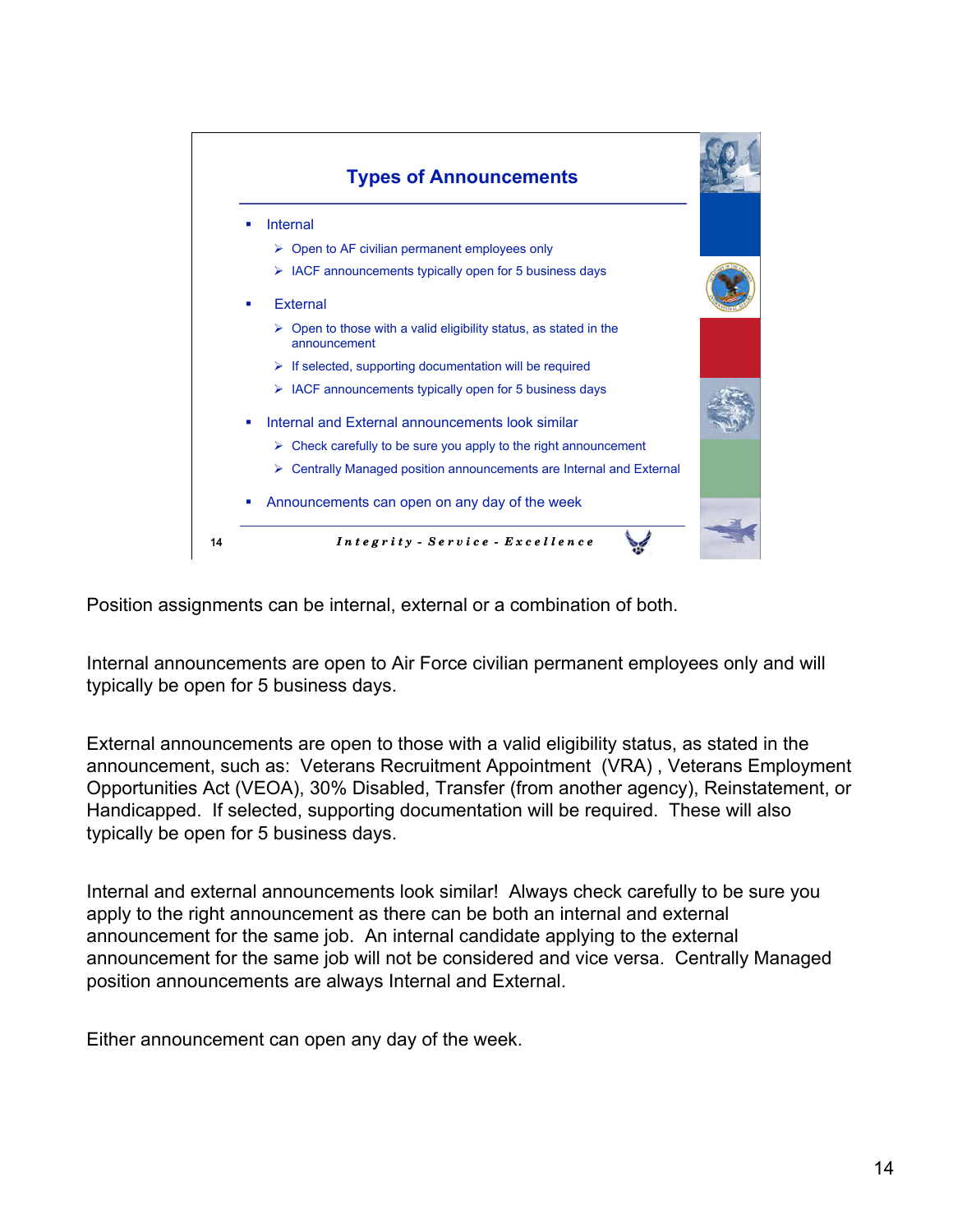

How do you find out about job announcements? One of the best ways is to sign up for the Civilian Announcement Notification System, known as CANS. This is an e-mail subscriber service that allows you to tell the system what sort of jobs you are interested in, and then receive an e-mail when a position meeting your interests is posted. To register for CANS, go to the AFPC website, click on the link for Civilian Job Search, and you will see a button at the top for Subscribe CANS.

Self-nomination: when you see an IACF vacancy, either through the CANS or vacancies posted on the AFPC website, that you are interested in and that you qualify for you must selfnominate for that position.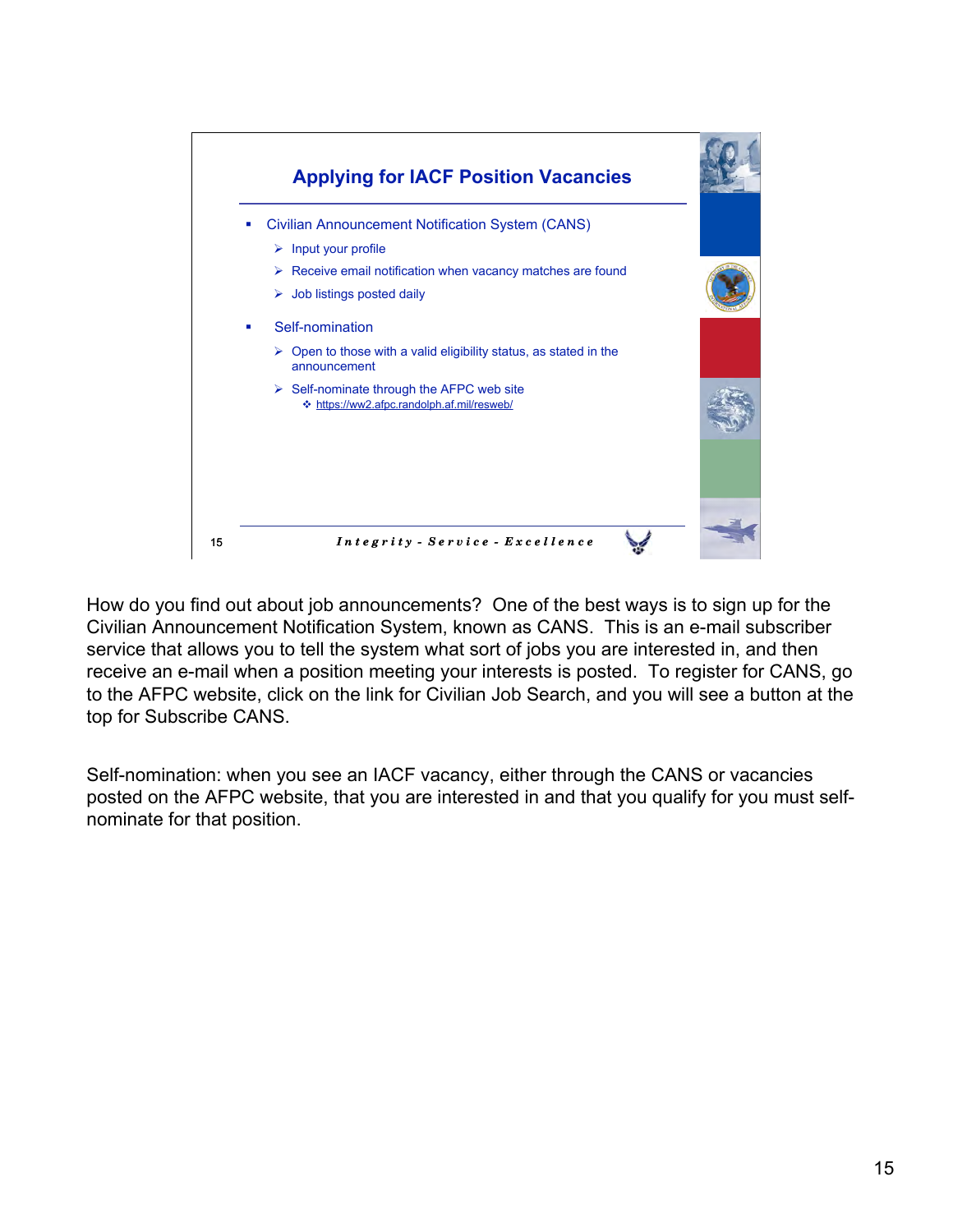

One goal of IACF is to encourage mobility for IACF team members. If you PCS to a Centrally Managed IACF position, your move will be funded by the career field and you will be provided assistance in selling your current home and purchasing a new home in the new location.

A relocation bonus is offered at pre-approved hard-to-fill locations. Currently these locations are Los Angeles, Boston, and Washington, DC and the bonus is \$10,000.

Senior leadership values the depth and breadth of experience acquired by serving in different positions and in different locations! At the same time, we know that not everyone will choose that path.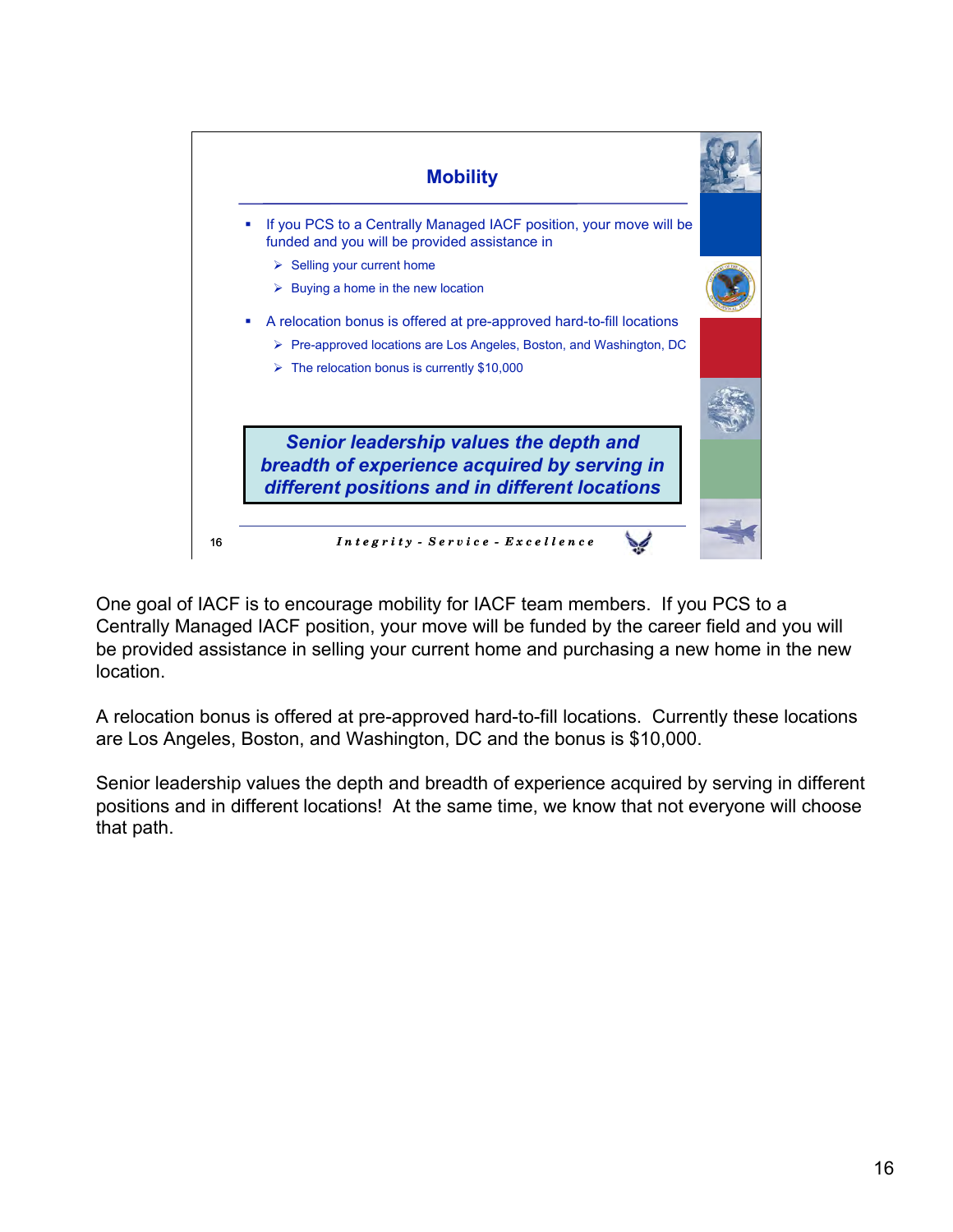

When you apply for Centrally Managed positions, always check to make sure your record is correct before you self-nominate for a position vacancy.

We recommend checking your records after a PCS, reassignment, promotion, significant status change, and twice every year at the website listed on the screen.

Updates to your Career Brief should be coordinated through your local Civilian Personnel Flight (CFP).

If you have any questions, your supervisor or the Career Field Management Team will be able to assist in preparing your records for DT review.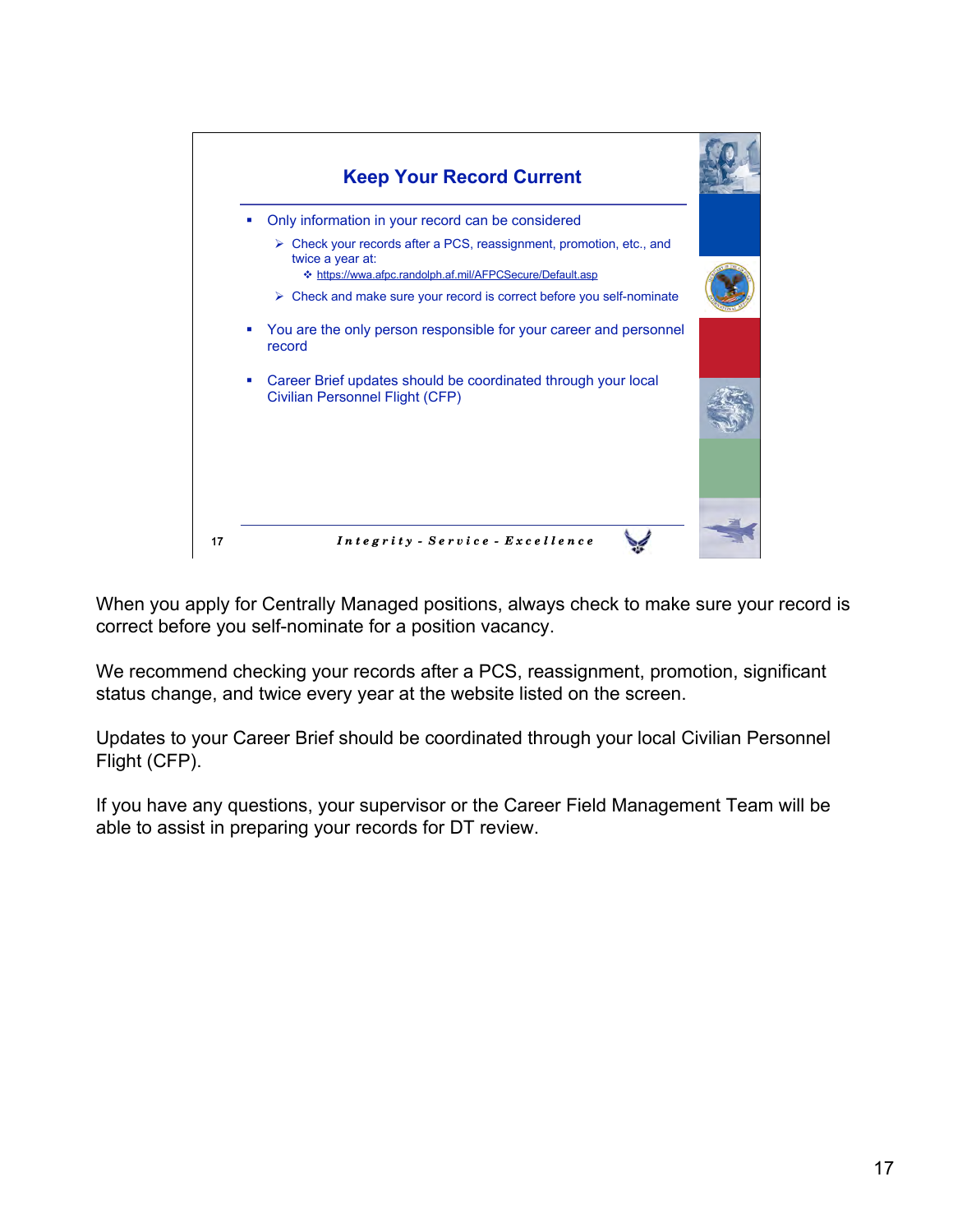

IACF manages training and development to prepare team members to move into positions of increased responsibility as their careers progress. The next three slides cover the IACF Development Templates that outline the training, education, and experience required for progression through the tactical, operational, and strategic development levels. These slides have a lot of information and are intended to provide IA expectations at each development level. I do not expect you to digest all the information on the slides today. These Development Templates are available for download on the IA programs website, and IA team members should use the development templates along with supervisor and mentor guidance to develop career goals and a planned approach for personal development.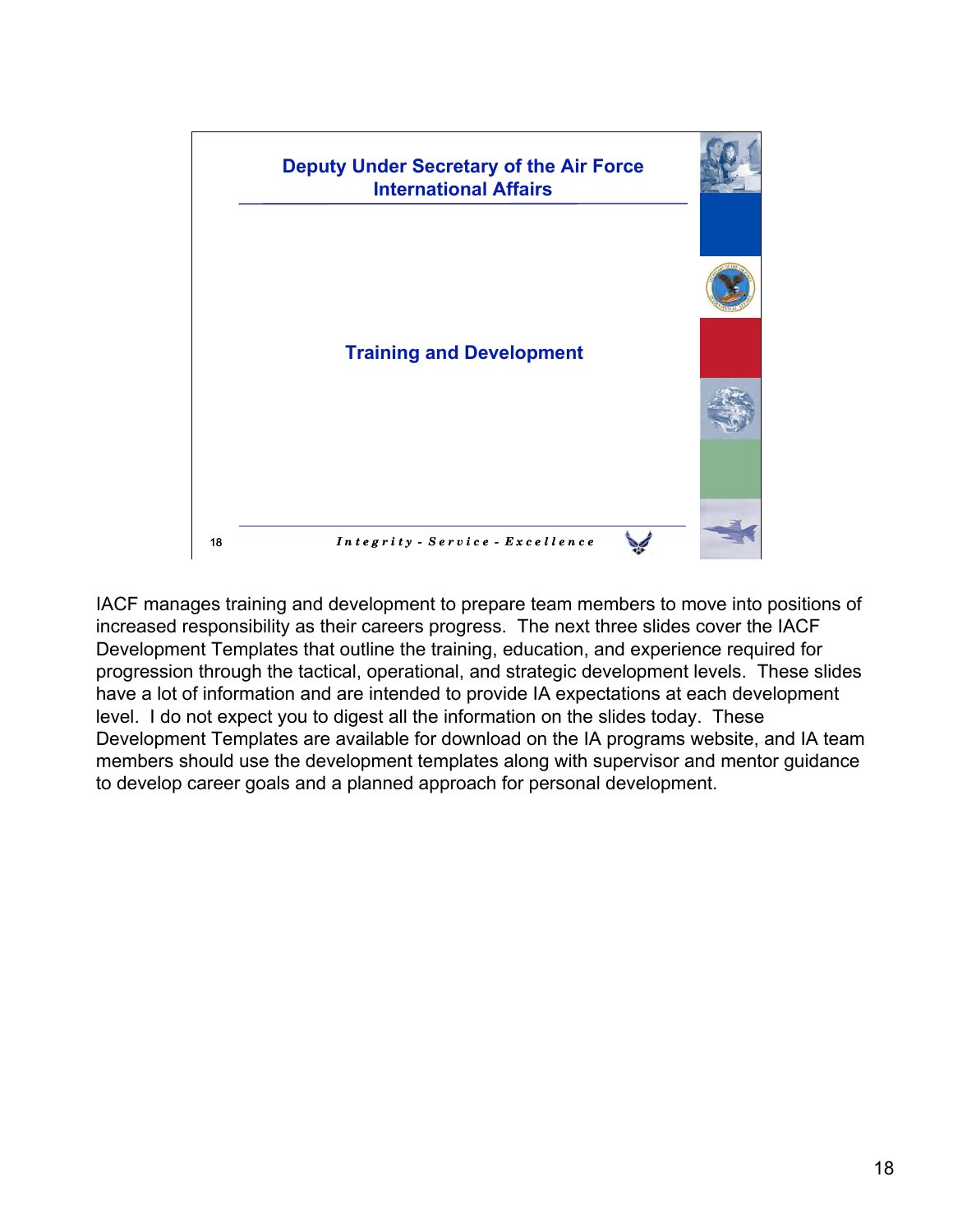

At the tactical level, IA team members should master their primary duty, skills and responsibilities, and gain a general understanding of team leadership and an appreciation for institutional leadership. Job assignments should establish and build depth of knowledge and technical expertise within IA.

There are two sides to each Development Template—leadership development and technical development. Leadership, depicted on the left side, identifies AF enduring competencies, professional military education, and experience requirements. Technical development, on the right side, is functionally specific and defines the necessary competencies, education, and training requirements for career progression in IACF. Supporting both leadership and technical development are general business skills. The intent is that civilians should possess general business knowledge such as strategic planning, internal control practices, and financial management principles as they progress toward senior management and executive positions.

Formal education (degree based), located at the bottom of the template, provides a foundation that supports leadership, technical, and business development.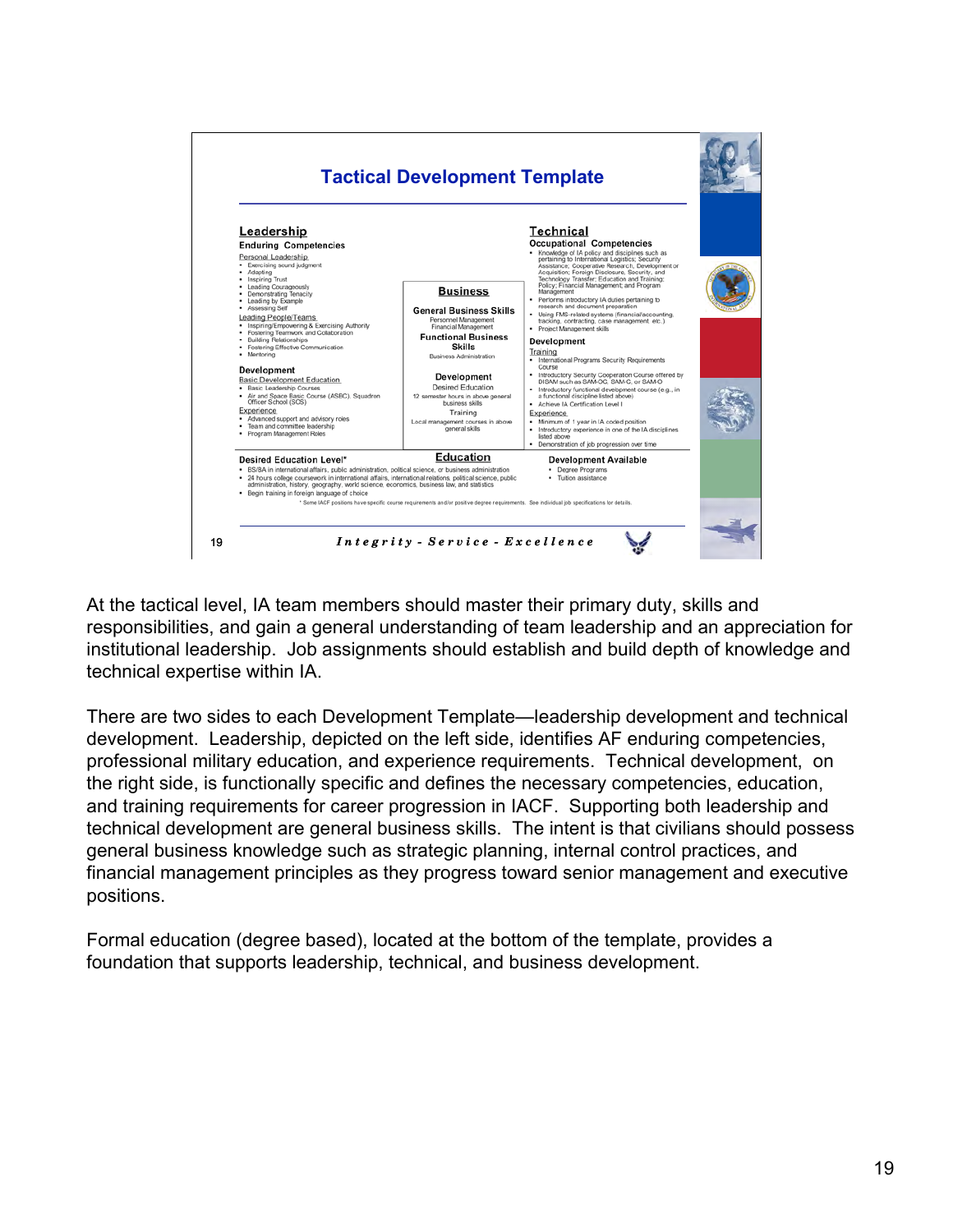

This slide outlines develop requirements at the Operational level. At this level, IA team members should transition from a specialist to an individual who understands Air Force integration. This level includes continued broadening of experience and increased responsibility within a related family of skills. Team members in operational level positions continue to develop personal leadership skills, while developing familiarity in institutional leadership competencies. During this time, career broadening and cross-functional assignment experience opportunities should be considered to increase potential for career progression.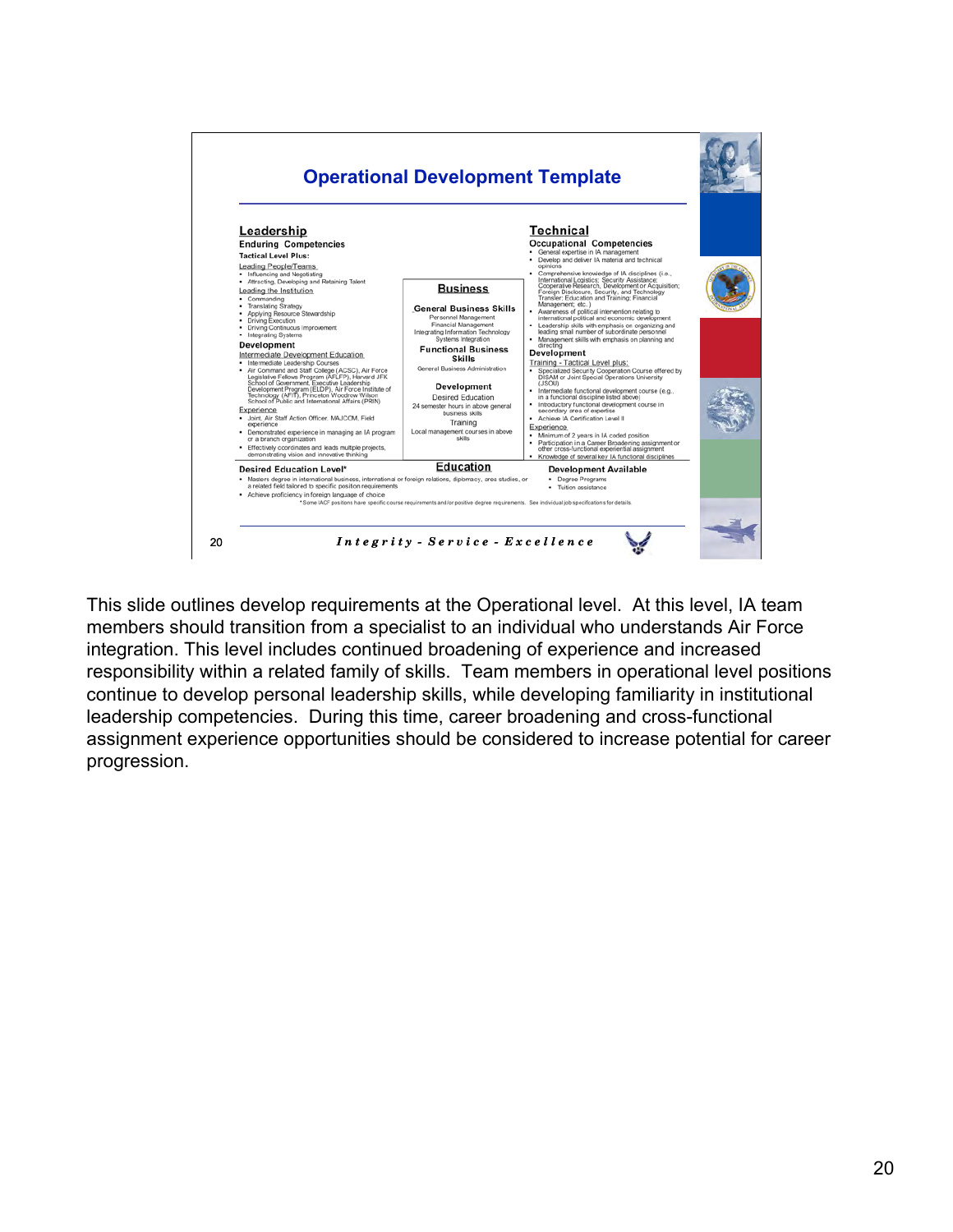

At the strategic level, IA team members should combine highly developed occupational and enduring competencies to apply broad professional leadership capabilities. Strategic positions will require individuals to develop a deep understanding of Air Force missions and how operational capabilities and resources are integrated to achieve synergistic results and desired effects. Individuals will also develop a greater understanding of how the Air Force operates within joint, interagency, and multinational relationships. At this level, an individual's required competencies transition from the integration of people with missions to leading and directing exceptionally complex and multi-tiered organizations.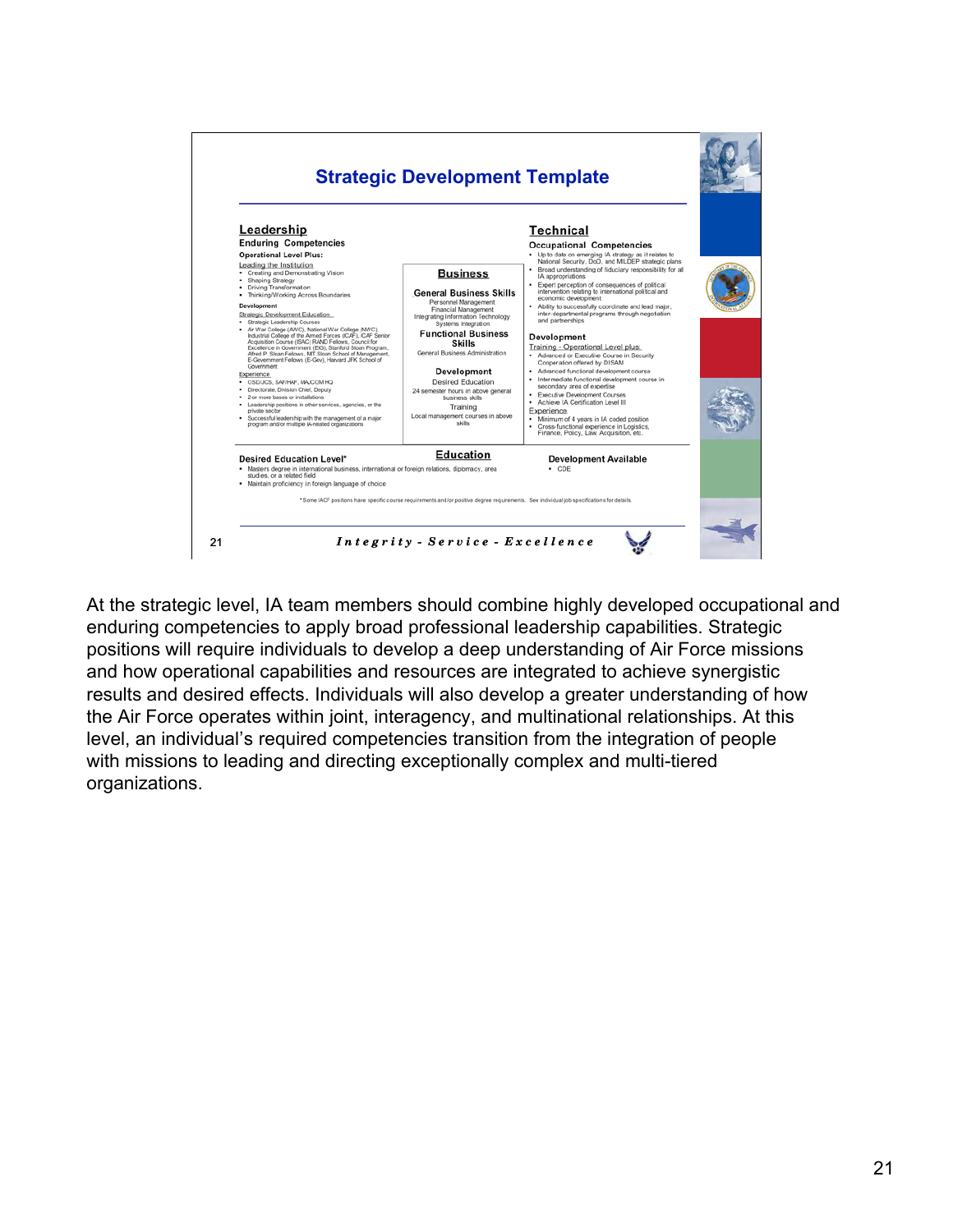

IA team members will have access to developmental opportunities in order to meet requirements identified in IACF Development Templates. These developmental opportunities include tuition assistance, leadership and management course work, civilian developmental education, career broadening, and cross-functional assignment experiences. This training is available to all career fields and because it is funded by AFPC, allocations depend on available funds. Please remember that IA functional training, for example, Security Cooperation Courses, is provided by the Defense Institute for Security Assistance Management (DISAM).

The DT will recommend and prioritize IA team member nominations for Civilian Developmental Education through the Civilian Development Plan process.

In FY07, the DT selected an IACF team member from Air Force Security Assistance Training Squadron (AFSAT) to career broaden at SAF/IA. In FY08, IACF will have one Career Broadening position subject to available funding. Additionally, IA team members will be able to compete for a Cross-Functional Career Broadening opportunity in one of the following career fields: Communications & Information, Financial Management, Logistics, Program Management, Acquisitions, and Security.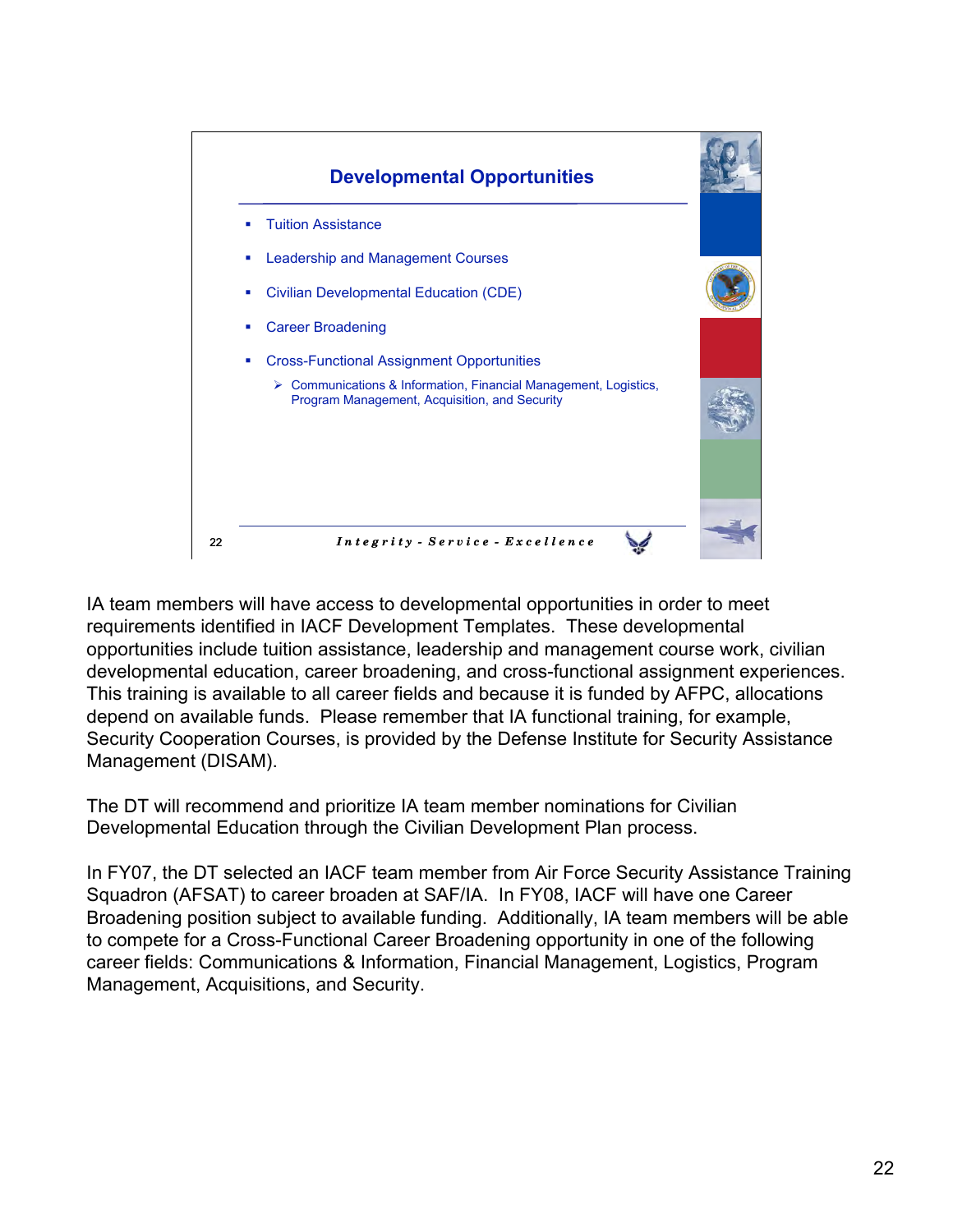

This program has limits. Tuition assistance may be used for tuition expenses only (no books or fees); the lifetime funding cap per degree is \$14,000 for undergraduate and \$12,000 for graduate degrees; only one degree may be provided at each level (i.e., one baccalaureate and one masters); and PhDs are not eligible for tuition assistance.

All team members must indicate their desire for tuition assistance on their Civilian Development Plan. If selected, IACF team members must submit his or her degree plan and the University acceptance notice to the Career Field Management Team. Also, IACF team members are required to submit a DD1556 (Certification of Training and Reimbursement), with documentation for each course at least 45 days in advance.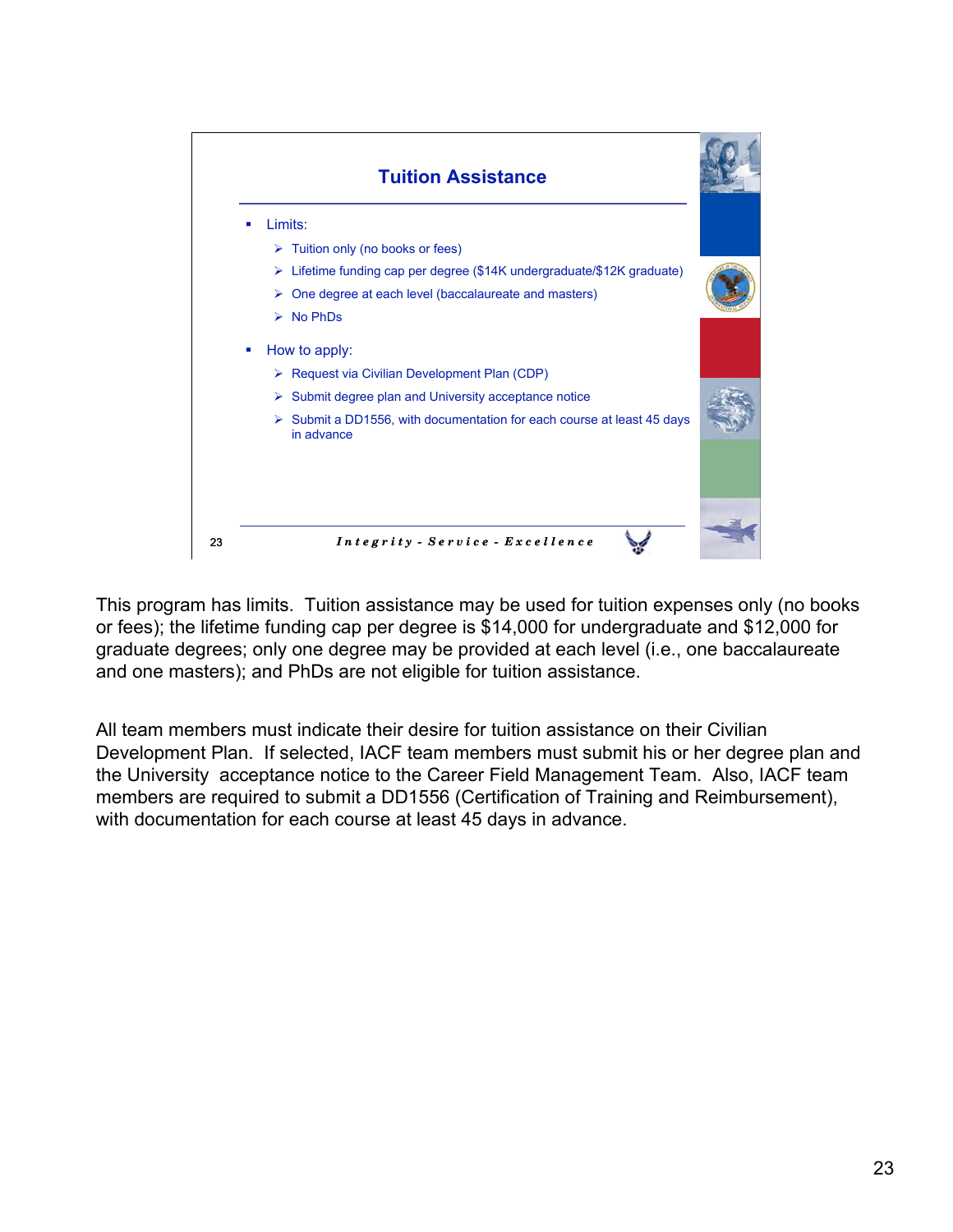

Leadership and Management Training is also available to IA team members. Approved AFPC courses include:

- **Seminars on leadership and management**
- OPM (and equivalent vendors authorized by AFPC) courses in leadership & management

Again, the program has reasonable limits:

- You may attend one IACF funded course every two years
- Your organization must pay TDY expenses

To apply, request leadership and management training via your Civilian Development Plan (CDP).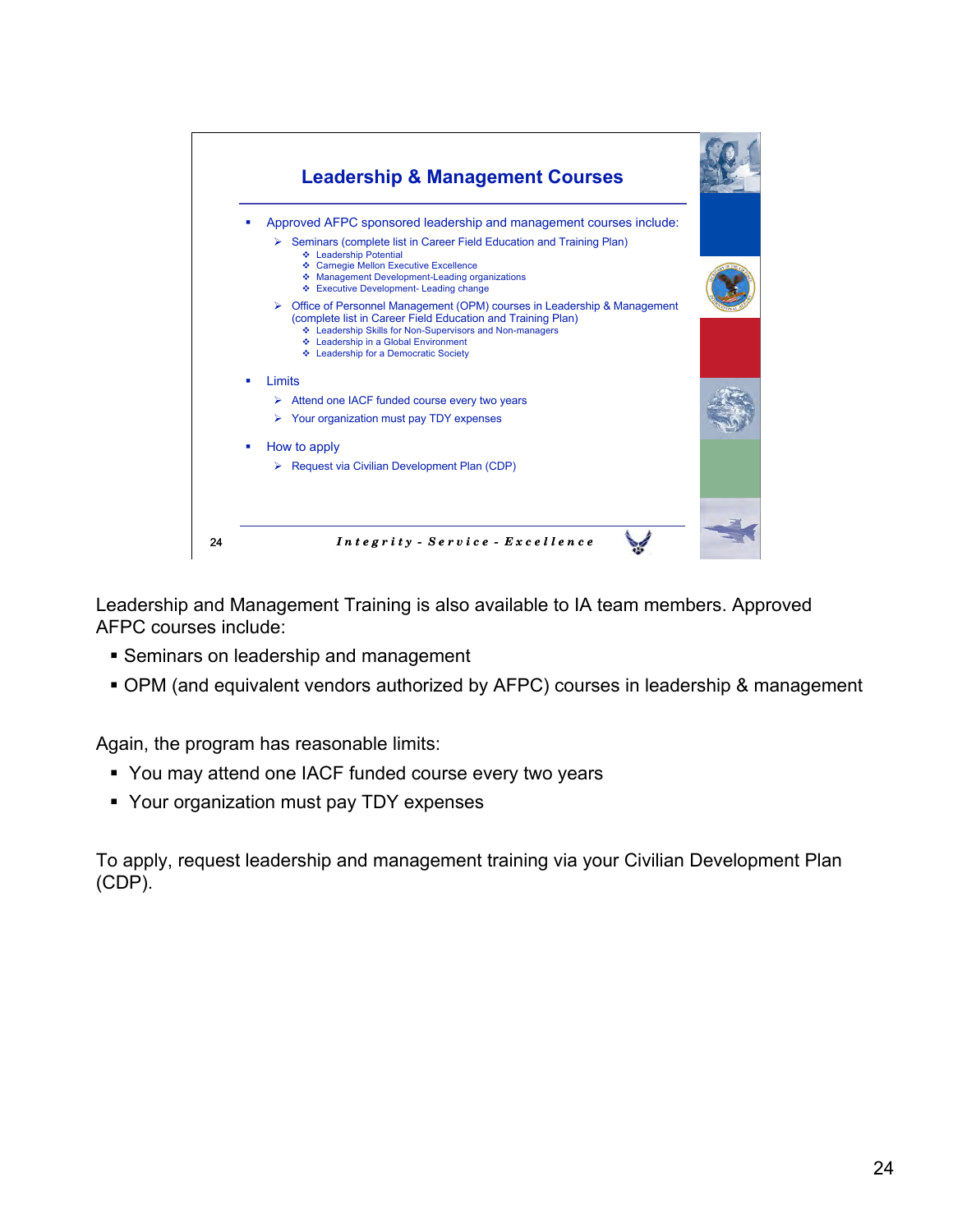

In FY07, we received career field training funds to support training at AFSAT, AFSAC, and SAF/IA.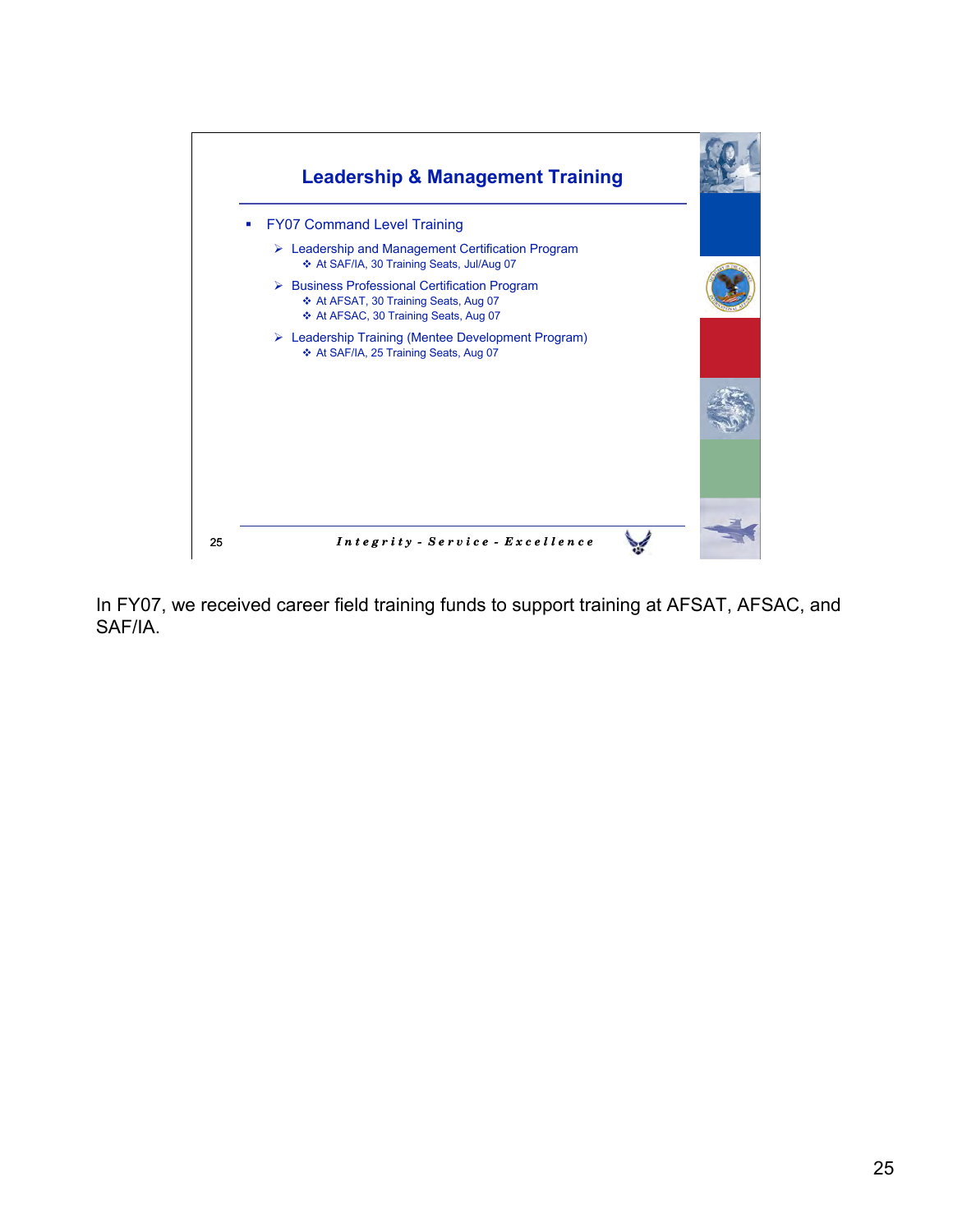

The Civilian Development Plan (CDP) and the DT feedback combine to be the centerpiece of the Civilian Force Development process. At the beginning of each fiscal year, Mr. Genaille, as Career Field Manager, will issue a CDP call letter requesting CDP's from IA team members and announcing the CDP review schedule. The DT will use CDP's to review team member's short, mid, and long-term career goals for assignments, education, and training, and then prioritize and allocate development opportunities.

All personnel interested in career field sponsored training and development opportunities must complete a CDP to receive feedback from the DT in the form of training, education, and assignment vectors. These vectors will be based upon the team member's goals as specified in the CDP, their performance record, any gaps in the individual's experience, and the needs of the Air Force and IA community.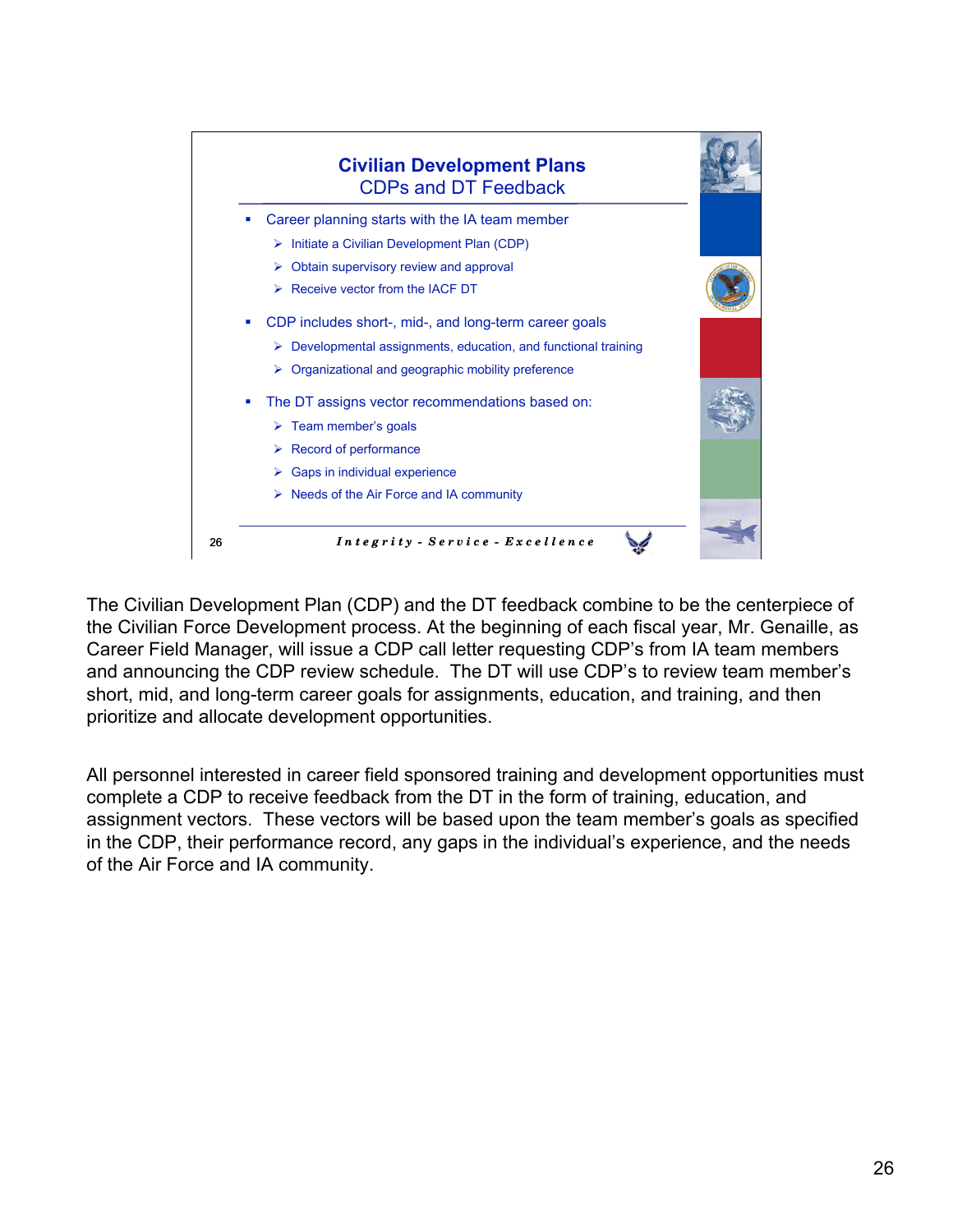

It is up to the individual team member to understand the value and opportunities created by Force Development career paths and make an informed career choice.

Specifically, you must opt-in by completing a CDP. This is your avenue of opportunity to communicate your desires to the DT.

You must then pursue the recommended vectors to ensure you are ready for your next position and the next developmental level.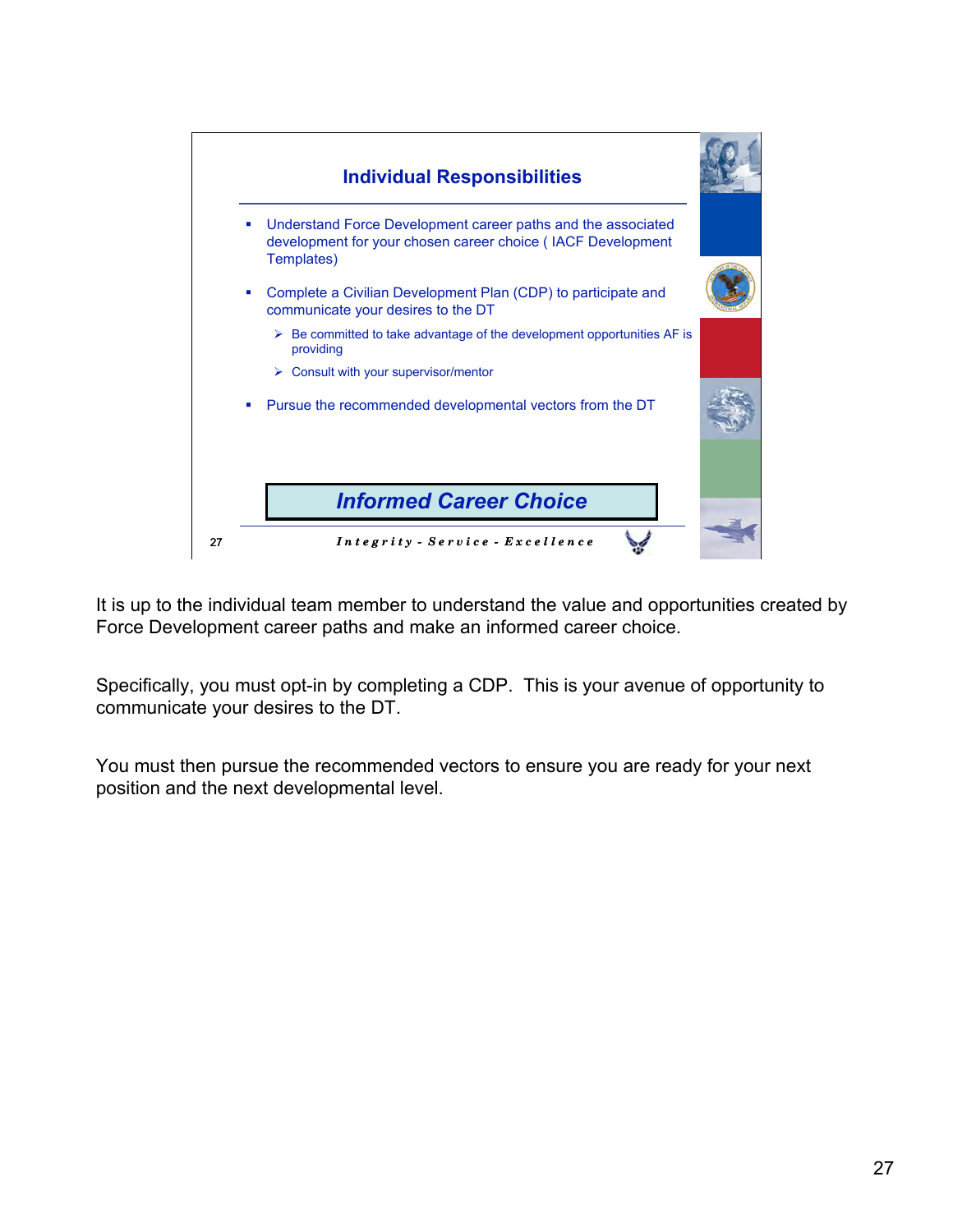

Supervisors are a vital part of the CDP process. They are expected to educate IA team members on what various career choices entail in terms of time, commitment, mobility, etc. And, they will mentor and challenge you to maximize your potential.

Finally, supervisors will provide employees honest CDP feedback on their potential for achieving desired goals and how to obtain required development.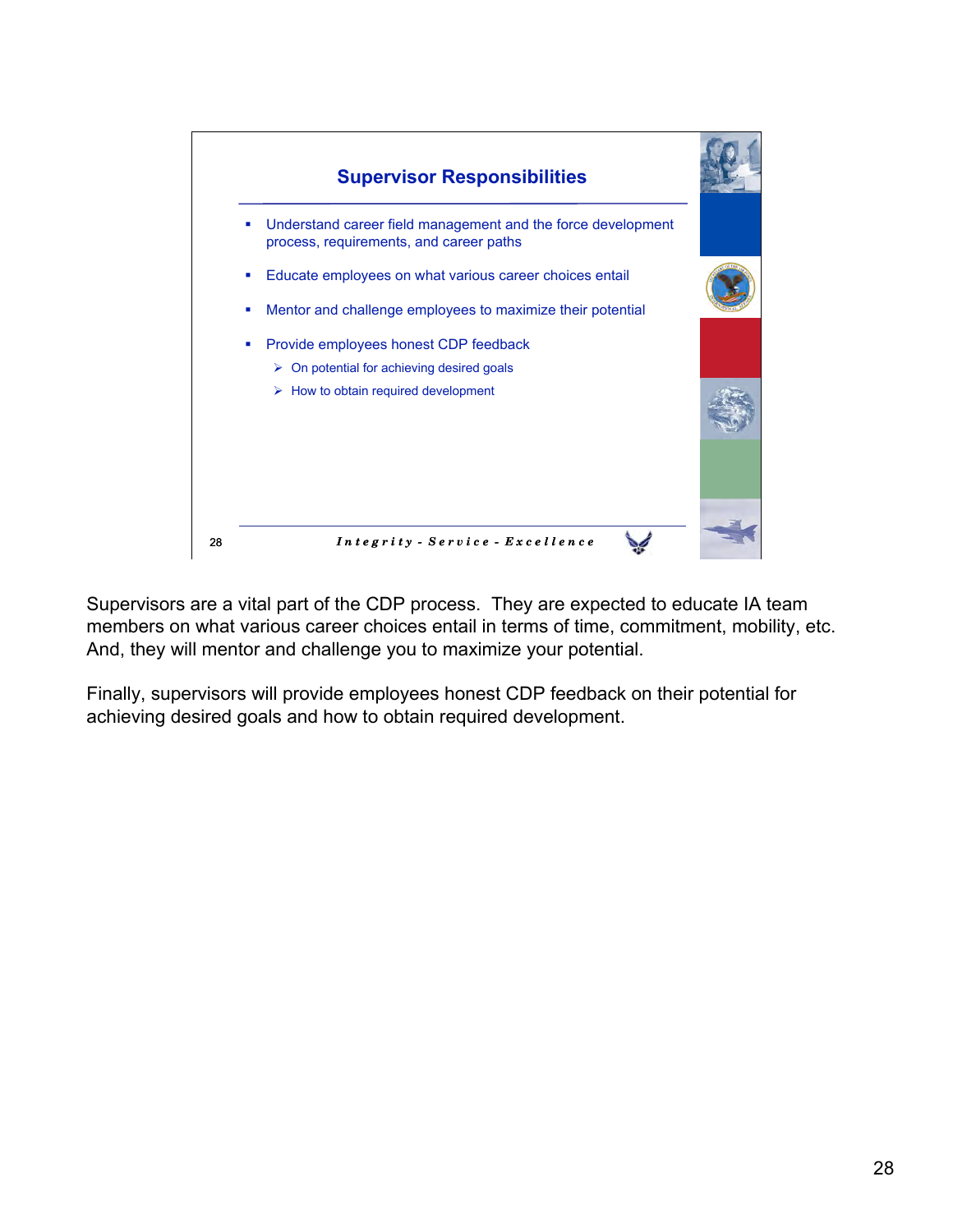

The Civilian Development Plan process is a reality check for you, and an opportunity for you to fine tune your goals and expectations. It gives you an organized communication forum with IA senior leadership to receive feedback on your career.

Development decisions now incorporate a much more deliberate process. This process will include input from you, feedback from your chain of command, and a vector from leaders in the career field on what assignments, education, and training will better prepare you for the future.

If you are not in the Career Field but a member of the IA community, then you are eligible to participate in the IACF CDP process. This will require you to use the IACF Development Templates to assess gaps in your assignment experiences, IA functional training, and education; establish and annotate career goals on your CDP; and submit your CDP to the IACF DT to receive appropriate vectors. Participation in this process will enable you to receive DT member recommendations that may prepare you to successfully compete for an IACF position or guidance on pursuing an IA career track.

The next CDP call will be issued in October 2007 and the DT will meet to review all CDPs in February 2008.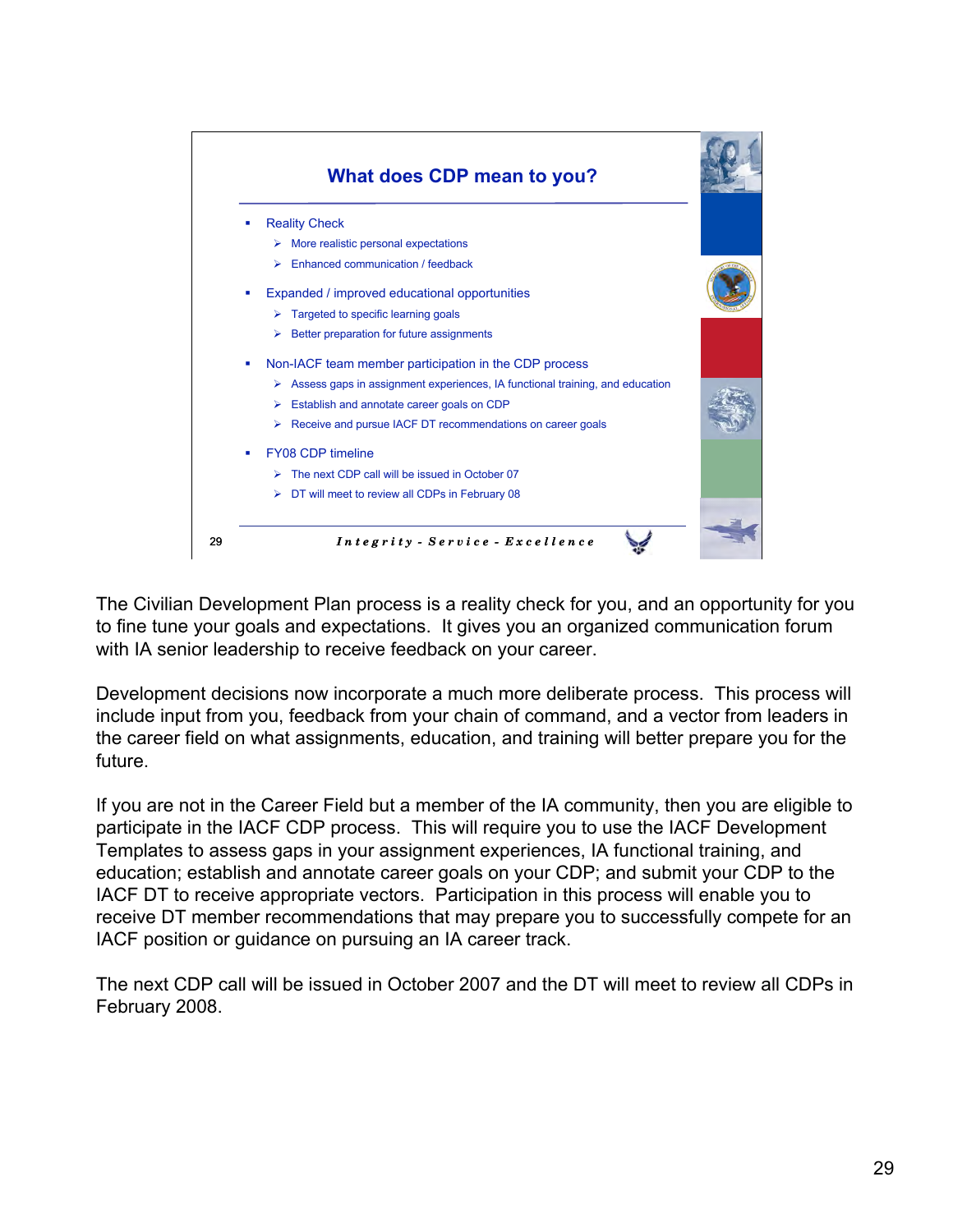

In closing... Force Development (FD) is a major cultural change and will be an evolving process as the tools are put in place to be successful.

FD is designed to link education and training opportunities with challenging leadership and developmental assignments. More importantly, FD lets you, your immediate chain of command, and IA senior leaders chart a course to help you determine and reach your realistic long-term career and developmental goals.

## **Bottom-line: FD will help us meet current and future Air Force missions by developing our number one resource – people!**